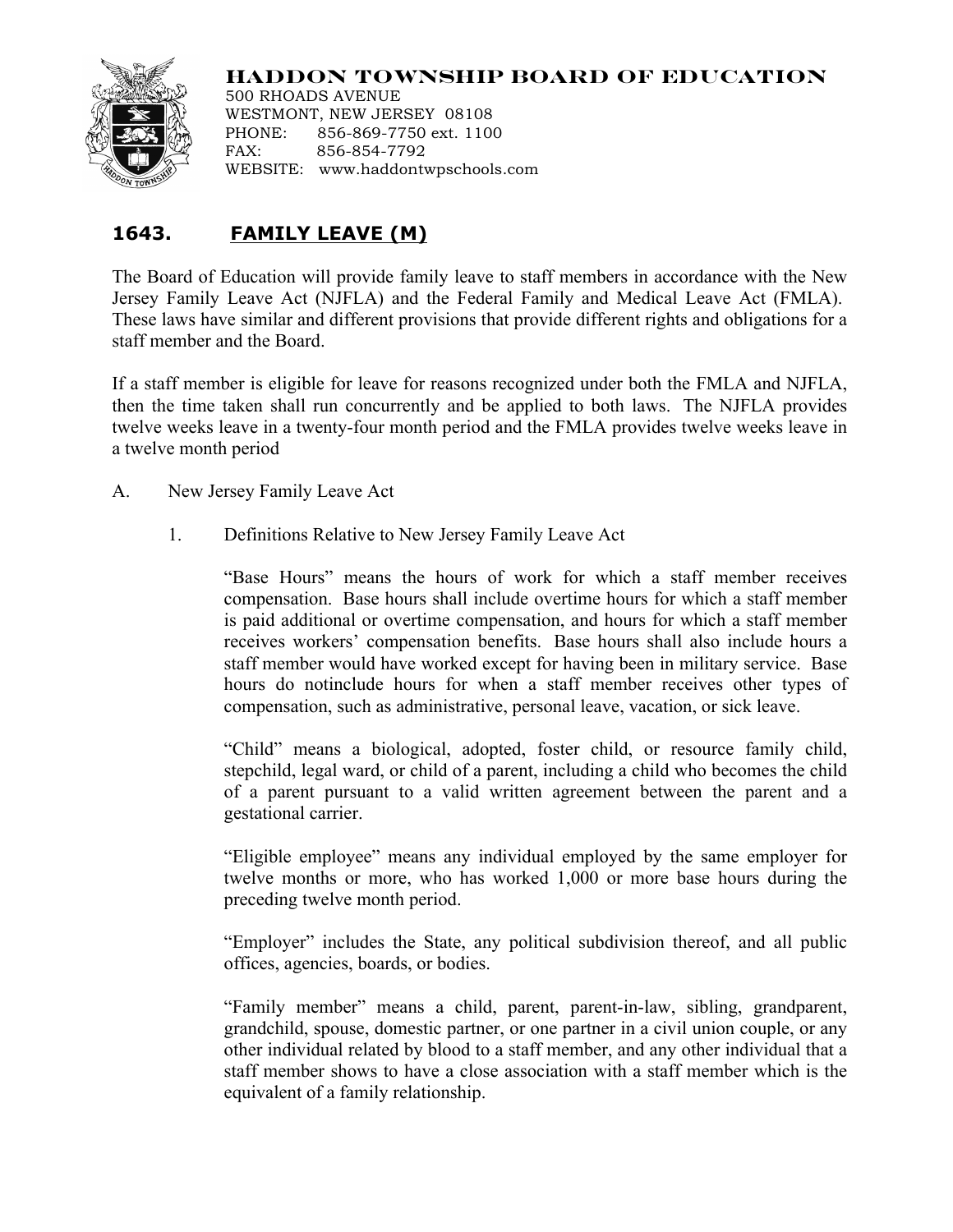"Health care provider" means a duly licensed health care provider or other health care provider deemed appropriate by the Director of the Division on Civil Rights in the New Jersey Department of Law and Public Safety.

"Parent" means a person who is the biological parent, adoptive parent, foster parent, resource family parent, step-parent, parent-in-law, or legal guardian, having a "parent-child relationship" with a child as defined by law, or having sole or joint legal or physical custody, care, guardianship, or visitation with a child, or who became the parent of the child pursuant to a valid written agreement between the parent and a gestational carrier.

"Serious health condition" means an illness, injury, impairment, or physical or mental condition which requires:

- a. Inpatient care in a hospital, hospice, or residential medical care facility; or
- b. Continuing medical treatment or continuing supervision by a health care provider.

As used in the definition of a serious health condition, "continuing medical treatment or continuing supervision by a health care provider" means:

- a. A period of incapacity (that is, inability to work, attend school, or perform regular daily activities due to a serious health condition, treatment therefore, and recovery therefrom) of more than three consecutive days, and any subsequent treatment or period of incapacity relating to the same condition, that also involves:
	- (1) Treatment two or more times by a health care provider; or
	- (2) Treatment by a health care provider on one occasion which results in a regimen of continuing treatment under the supervision of a health care provider;
- b. Any period of incapacity due to pregnancy, or for prenatal care;
- c. Any period of incapacity or treatment for such incapacity due to a chronic serious health condition;
- d. A period of incapacity, which is permanent or long-term, due to a condition for which treatment may not be effective (such as Alzheimer's disease, a severe stroke, or the terminal stages of a disease) where the individual is under continuing supervision of, but need not be receiving active treatment by, a health care provider; or
- e. Any period of absence to receive multiple treatments (including any period of recovery therefrom) by a health care provider or by a provider of health care services under orders of, or on referral by a health care provider, either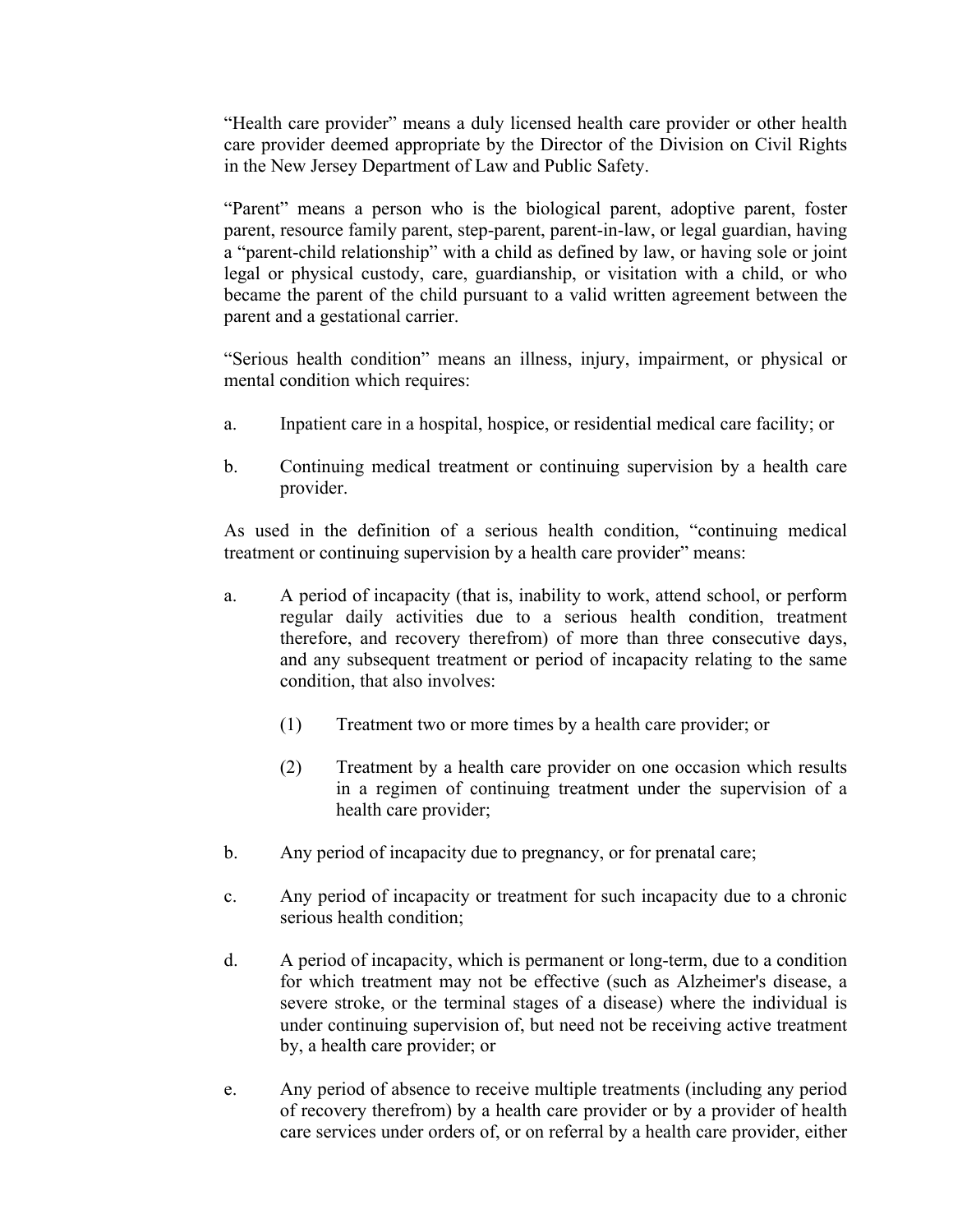for restorative surgery after an accident or other injury, or for a condition that would likely result in a period of incapacity of more than three consecutive calendar days in the absence of medical intervention or treatment, such as cancer (chemotherapy, radiation, etc.), severe arthritis (physical therapy), or kidney disease (dialysis).

"Spouse" means a person to whom a staff member is lawfully married as defined by New Jersey law.

"State of emergency" means a natural or man-made disaster or emergency for which a state of emergency has been declared by the President of the United States or the Governor, or for which a state of emergency has been declared by a municipal emergency management coordinator.

- 2. Reasons for NJFLA Leave
	- a. A staff member may take NJFLA leave to provide care made necessary by reason of:
		- (1) The birth of a child of the staff member, including a child born pursuant to a valid written agreement between the staff member and the gestational carrier;
		- (2) The placement of a child into foster care with the staff member or in connection with adoption of such child by a staff member;
		- (3) The serious health condition of a family member of the staff member; or
		- (4) A state of emergency declared by the Governor of New Jersey, or when indicated to be needed by the Commissioner of Health – New Jersey Department of Health or other public health authority, an epidemic or communicable disease, a known or suspected exposure to the communicable disease, or efforts to prevent spread of a communicable disease which:
			- (a) Requires in-home care or treatment of a child due to the closure of the school or place of care of the child of a staff member, by order of a public official due to the epidemic or other public health emergency;
			- (b) Prompts the issuance by a public health authority of a determination, including by mandatory quarantine, requiring or imposing responsive or prophylactic measures as a result of illness caused by an epidemic of a communicable disease or known or suspected exposure to the communicable disease because the presence in the community of a family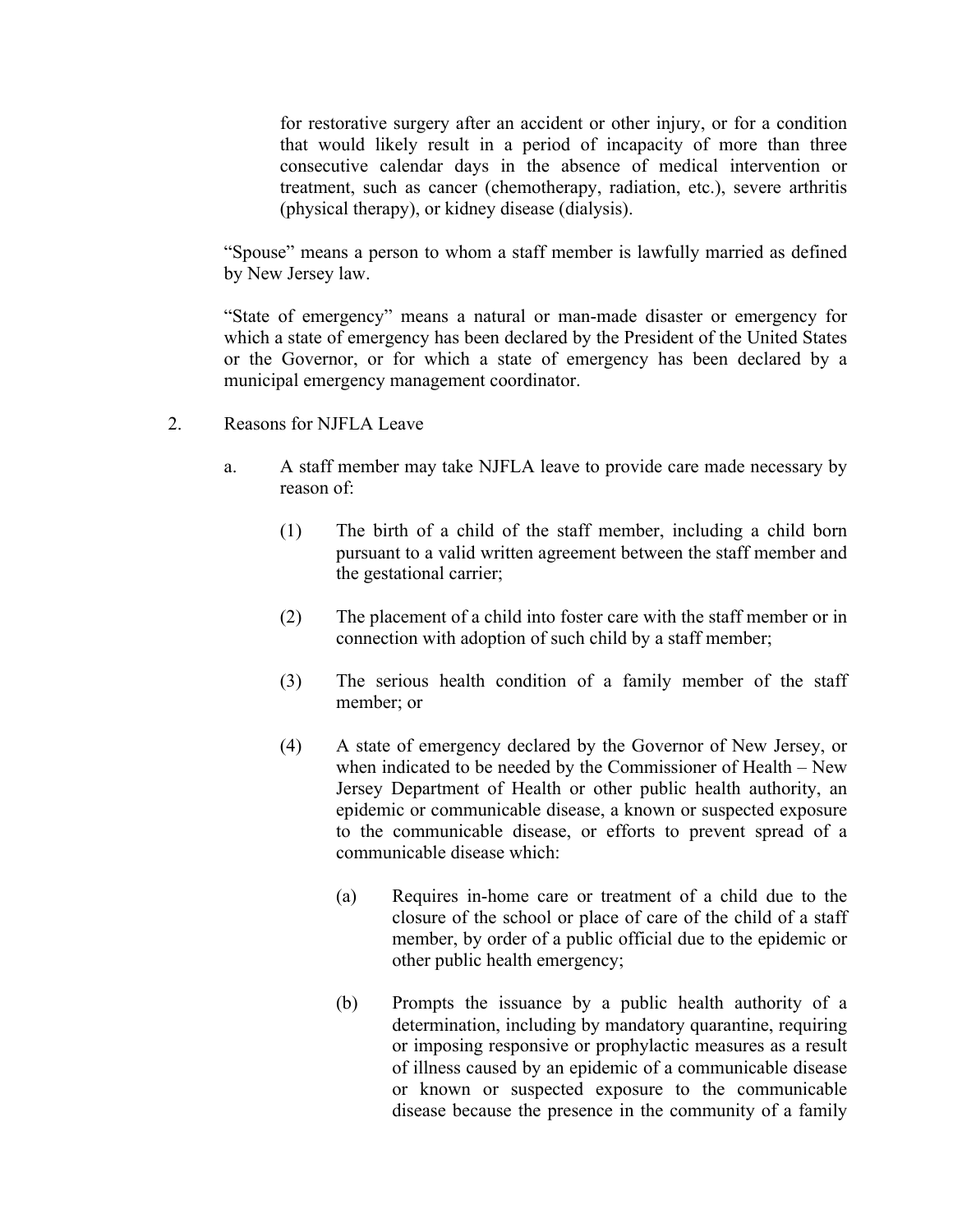member in need of care by a staff member would jeopardize the health of others; or

- (c) Results in the recommendation of a health care provider or public health authority, that a family member in need of care by a staff member voluntarily undergo self-quarantine as a result of suspected exposure to a communicable disease because the presence in the community of that family member in need of care by a staff member, would jeopardize the health of others.
- 3. Staff Member Eligibility
	- a. NJFLA leave may be taken for up to twelve weeks within any twenty-four month period. The NJFLA leave shall be unpaid with benefits subject to contributions required to be made by the staff member.
	- b. A staff member is eligible for NJFLA leave if a staff member is employed by the same Board for twelve months or more, and has worked 1,000 or more base hours during the preceding twelve month period.
	- c. The method to determine the twenty-four month period in which the twelve weeks of NJFLA leave entitlement occurs shall be

## **[Select one option**

the calendar year.

- any fixed "leave year," such as a fiscal year or a year starting on a staff member's "anniversary date".
	- the twenty-four month period measured forward from the date any staff member's first leave under NJFLA begins.

**\_\_√\_\_** a "rolling" twenty-four month period measured backward from the date a staff member uses any leave under NJFLA. **(Recommended)]**

- d. This Policy shall serve as notice to all staff members of the method chosen in A.3.c. above. This method shall be applied consistently and uniformly to all staff members.
	- (1) If the Board transitions to another method, the Board is required to give at least sixty days' notice to all staff members and the transition must take place in such a way that staff members retain their full benefit of twelve weeks of NJFLA leave under whichever method affords the greatest benefit to a staff member.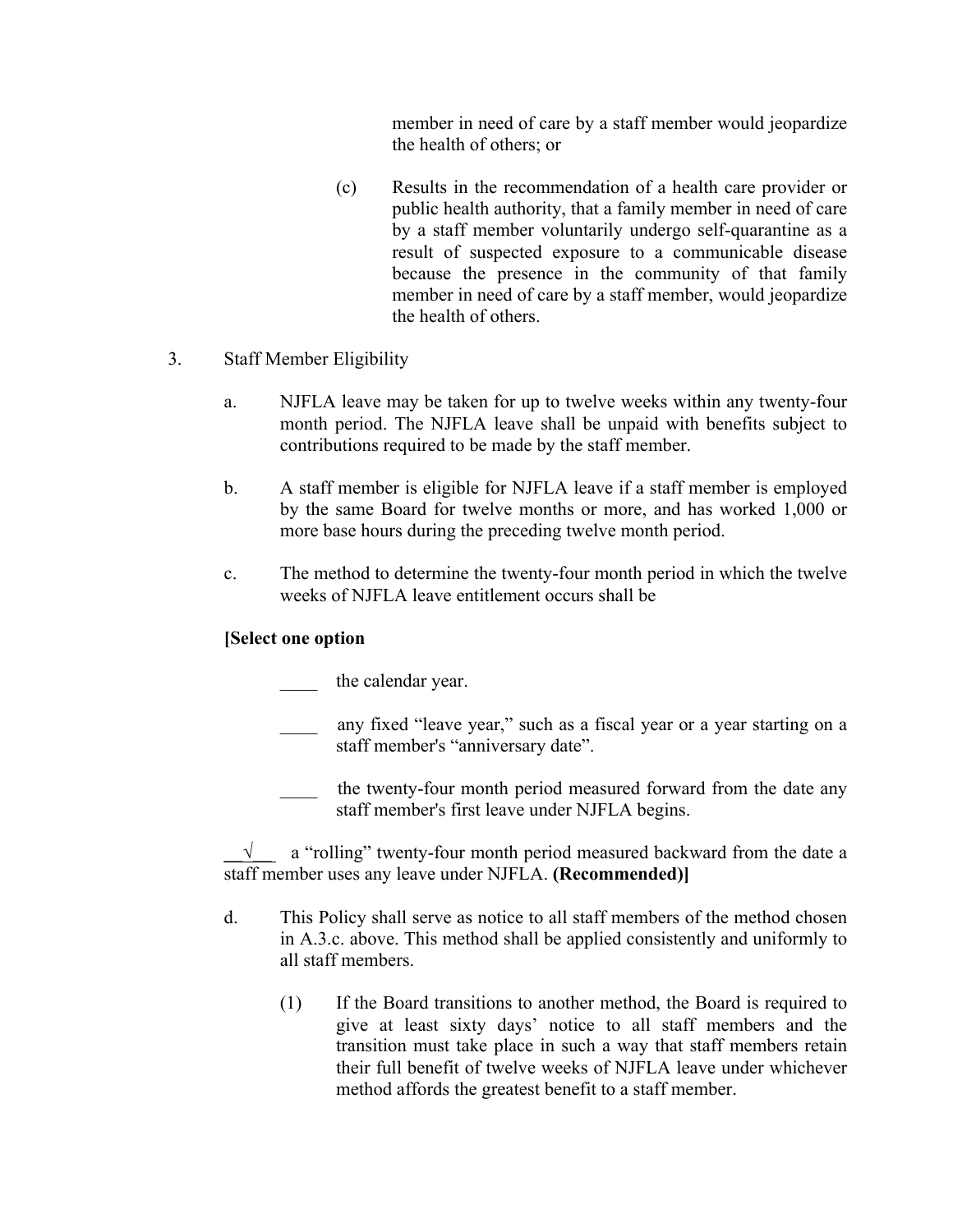- e. The Board shall grant NJFLA leave to more than one staff member from the same family (for example, a husband and a wife, or a brother and a sister) at the same time, provided such staff members are otherwise eligible for NJFLA leave.
- f. The fact that a holiday may occur within the week taken by a staff member as NJFLA leave has no effect and the week is counted as a week of NJFLA leave.
	- (1) However, if a staff member is out on NJFLA leave and the staff member is not regularly scheduled to work for one or more weeks, the weeks the staff member is not regularly scheduled to work do not count against their NJFLA leave entitlement.
- 4. Types of NJFLA Leave
	- a. Staff members are required to provide notice in writing for any NJFLA leave requested. In emergent circumstances, a staff member may provide the Board with oral notice when written notice is impracticable.
		- (1) Staff members must provide the Board written notice after submitting oral notice in emergent circumstances.
	- b. Consecutive NJFLA leave is NJFLA leave that is taken without interruption based upon a staff member's regular work schedule and does not include breaks in employment in which a staff member is not regularly scheduled to work.
		- (1) A staff member must provide the Board with notice of consecutive NJFLA leave no later than thirty days prior to the commencement of consecutive NJFLA leave, except where emergent circumstances warrant shorter notice.
		- (2) A staff member shall provide the Board with certification pursuant to A.5. below.
	- c. Intermittent NJFLA leave is NJFLA leave due to a single qualifying reason, taken in separate periods of time, broken up by periods in which the staff member returns to work.
		- (1) A staff member is entitled to take NJFLA leave intermittently for the birth of a child of the staff member, including a child born pursuant to a valid written agreement between the staff member and a gestational carrier or the placement of a child into foster care with the staff member or in connection with adoption of such child by the staff member.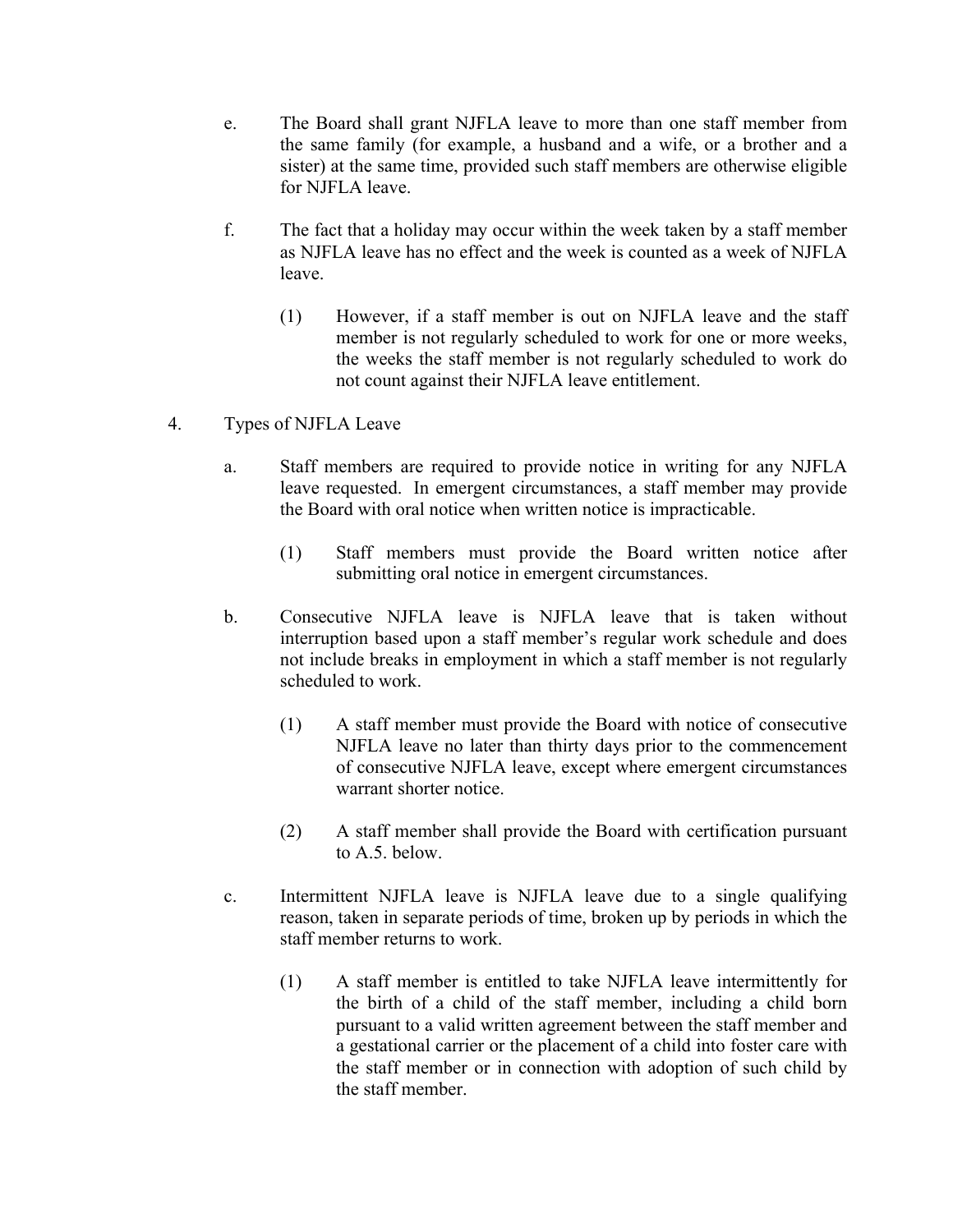- (a) The staff member shall provide the Board with prior notice of not less than fifteen calendar days before the first day on which NJFLI benefits are paid for the intermittent NJFLA leave, unless an emergency or other unforeseen circumstance precludes prior notice.
- (b) The staff member shall make a reasonable effort to schedule the intermittent NJFLA leave so as not to unduly disrupt the operations of the Board and, if possible, provide the Board, prior to the commencement of intermittent NJFLA leave, with a regular schedule of the days or days of the week on which the intermittent NJFLA leave will be taken.
- (c) A staff member shall provide the Board with certification for intermittent NJFLA leave pursuant to A.5.b. below.
- (2) The staff member is entitled to take intermittent NJFLA leave for the serious health condition of a family member of the staff member when medically necessary if:
	- (a) The total time which the intermittent NJFLA leave is taken does not exceed twelve months if taken in connection with a single serious health condition. If the intermittent NJFLA leave is taken in connection with more than one serious health condition, the intermittent NJFLA leave must be taken within a consecutive twenty-four month period or until such time the twelve week NJFLA leave is exhausted, whichever is shorter;
	- (b) The staff member provides the Board with prior notice of not less than fifteen calendar days before the first day on which benefits are paid for the intermittent NJFLA leave.
		- (i) The staff member may provide notice less than fifteen days prior to the intermittent NJFLA leave if an emergency or other unforeseen circumstance precludes prior notice;
	- (c) The staff member makes a reasonable effort to schedule the intermittent NJFLA leave so as not to unduly disrupt the operations of the school district and, if possible, provide the school district, prior to the commencement of intermittent NJFLA leave, with a regular schedule of the days or days of the week on which the intermittent NJFLA leave will be taken; and
	- (d) The staff member provides the Board with a copy of the certification outlined in A.5.c. below.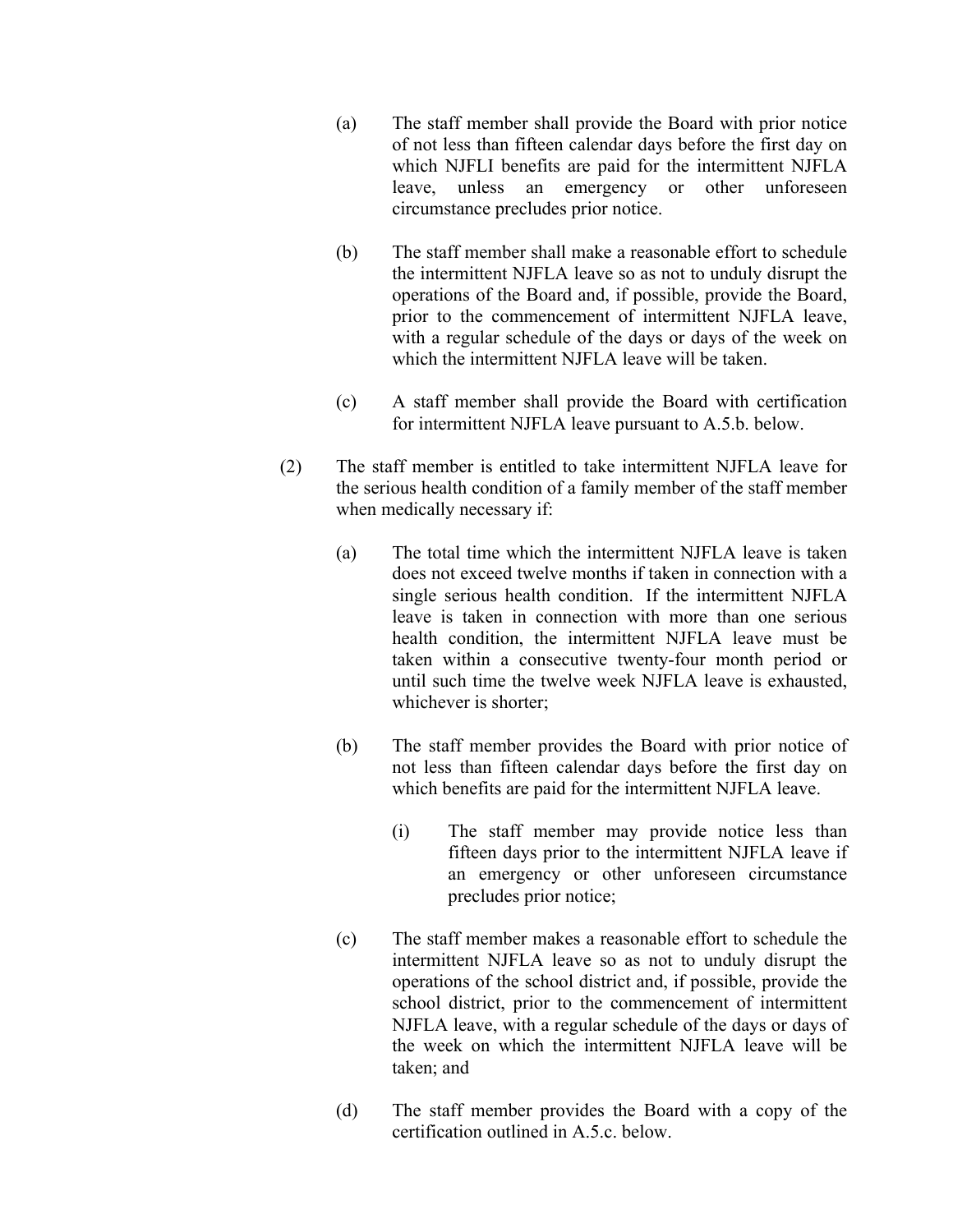- (3) In the case of NJFLA leave taken due to an epidemic of a communicable disease, a known or suspected exposure to the communicable disease, or efforts to prevent spread of the communicable disease, the NJFLA leave may only be taken intermittently if:
	- (a) The staff member provides the Board with prior notice of the intermittent NJFLA leave as soon as practicable;
	- (b) The staff member makes a reasonable effort to schedule the NJFLA leave so as not to unduly disrupt the operations of the school district and, if possible, provide the school district prior to the commencement of the intermittent NJFLA leave, with a regular schedule of the day or days of the week on which the intermittent NJFLA leave will be taken; and
	- (c) A staff member provides the Board with a copy of the certification outlined in A.5.d. below.
- (4) Intermittent leave taken on a reduced leave schedule is NJFLA leave due to a single qualifying reason, that is scheduled for fewer than a staff member's usual number of hours worked per workweek, but not for fewer than a staff member's usual number of hours worked per workday and may only be taken to care for the serious health condition of a family member of a staff member when medically necessary, except that:
	- (a) A staff member shall not be entitled to intermittent NJFLA leave on a reduced leave schedule for a period exceeding twelve consecutive months for any one period of NJFLA leave;
	- (b) The staff member must provide the Board with prior notice of the intermittent NJFLA leave on a reduced leave schedule as soon as practicable;
	- (c) A staff member shall make a reasonable effort to schedule intermittent NJFLA leave on a reduced leave schedule so as not to disrupt unduly the operations of the school district. A staff member shall provide the school district with prior notice of the care, medical treatment, or continuing supervision by a health care provider necessary due to a serious health condition of a family member, in a manner which is reasonable and practicable; and
	- (d) A staff member must provide the Board with a copy of the certification outlined in A.5.c. below.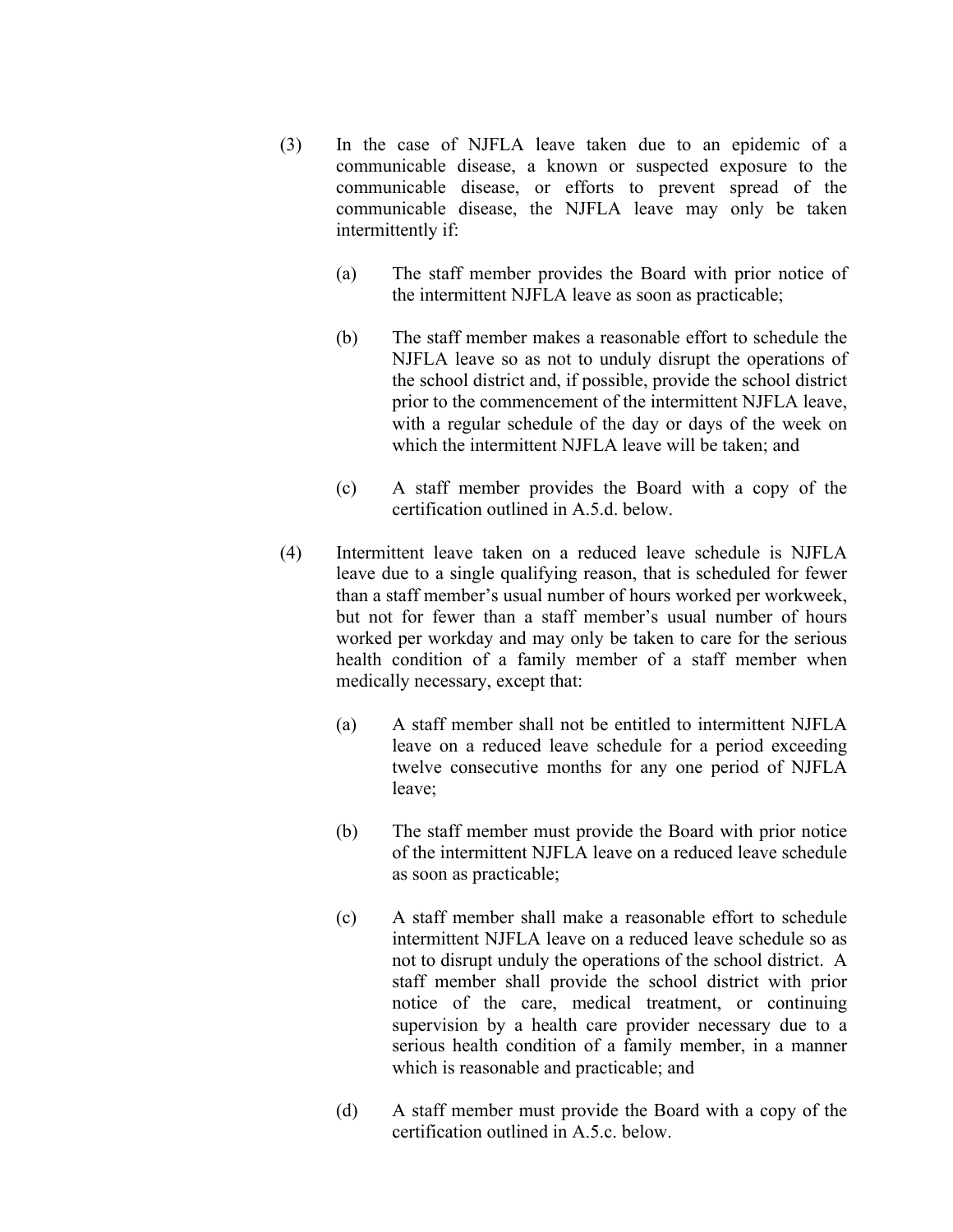- d. NJFLA leave taken because of the birth or placement for adoption of a child of the staff member may commence at any time within a year after the date of the foster care placement, birth, or placement for adoption.
- e. A staff member shall not, during any period of NJFLA leave, perform services on a full-time basis for any person for whom a staff member did not provide those services immediately prior to commencement of the NJFLA leave.
	- (1) A staff member on NJFLA leave may not engage in other full-time employment during the term of the NJFLA leave, unless such employment commenced prior to the NJFLA leave and is not otherwise prohibited by law.
	- (2) During the term of NJFLA leave a staff member may commence part-time employment which shall not exceed half the regularly scheduled hours worked for the Board from whom a staff member requested NJFLA leave. A staff member may continue part-time employment which commenced prior to a staff member's NJFLA leave, at the same number of hours that a staff member was regularly scheduled prior to such NJFLA leave.
	- (3) The Board may not maintain a policy or practice which prohibits part-time employment during the course of a NJFLA leave.
- 5. Certification
	- a. The Board shall require a staff member who requests NJFLA leave to sign a form of certification established by the Board attesting that such staff member is taking NJFLA leave in accordance with the law.
		- (1) The Board may not require a staff member to sign or otherwise submit a form of certification attesting to additional facts, including a staff member's eligibility for NJFLA leave.
		- (2) The Board may subject a staff member to reasonable disciplinary measures, depending on the circumstances, when a staff member intentionally misrepresents the reason that such staff member is taking NJFLA leave.
		- (3) The form of certification established by the Board shall contain a statement warning a staff member of the consequences of refusing to sign the certification or falsely certifying. Any staff member who refuses to sign the certification established by the Board may be denied the requested NJFLA leave.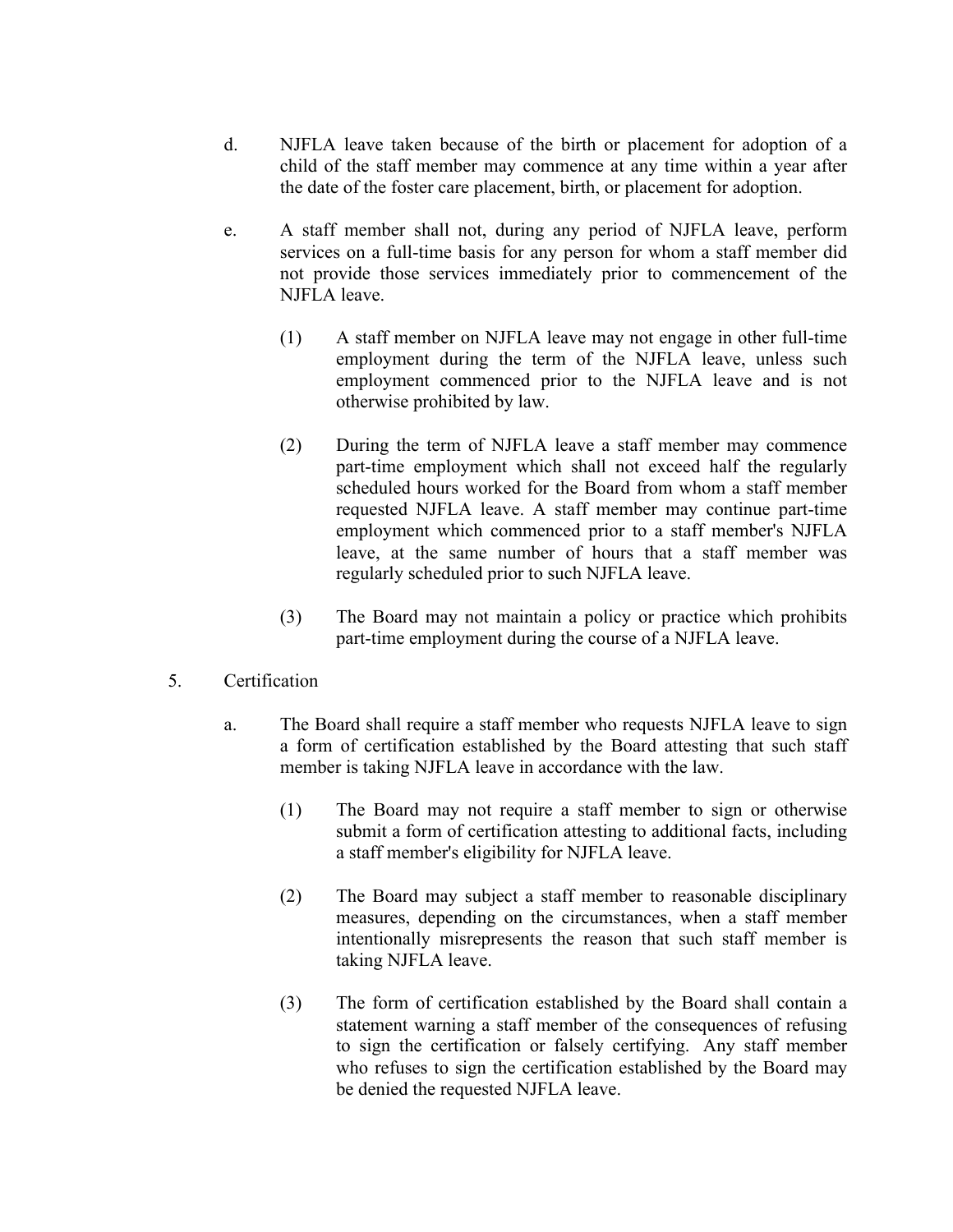- (4) The Board requires that any period of NJFLA leave be supported by certification issued by a health care provider.
- b. Where the certification, issued by the health care provider, is for the birth of a child of a staff member, including a child born pursuant to a valid written agreement between the staff member and a gestational carrier or the placement of a child into foster care with the staff member or in connection with adoption of such child by the staff member, the certification need only state the date of birth or date of placement, whichever is appropriate.
- c. Any period of NJFLA leave for the serious health condition of a family member of a staff member shall be supported by certification provided by a health care provider. The certification shall be sufficient if it states:
	- (1) The date, if known, on which the serious health condition commenced;
	- (2) The probable duration of the condition;
	- (3) The medical facts within the knowledge of the provider of the certification regarding the condition;
	- (4) The serious health condition warrants the participation of the staff member in providing health care to the family member, as provided in the "Family Leave Act," P.L. 1989, c.261 (C.34:11B-1 et seq.) and regulations adopted pursuant to the NJFLA;
	- (5) An estimate of the amount of time the staff member is needed for participation in the care of the family member;
	- (6) If the NJFLA leave is intermittent, a statement of the medical necessity for the intermittent NJFLA leave and the expected duration of the intermittent NJFLA leave; and
	- (7) If NJFLA leave is intermittent and for planned medical treatment, the dates of the treatment.
- d. In any case in which the Board has reason to doubt the validity of the certification provided pursuant to A.5.c. above, the Board may require, at its own expense, that a staff member obtain an opinion regarding the serious health condition from a second health care provider designated or approved, but not employed on a regular basis, by the Board. If the second opinion differs from the certification provided pursuant to A.5.c. above, the Board may require, at its own expense, that a staff member obtain the opinion of a third health care provider designated or approved jointly by the Board and a staff member concerning the serious health condition. The opinion of the third health care provider shall be considered to be final and shall be binding on the Board and a staff member.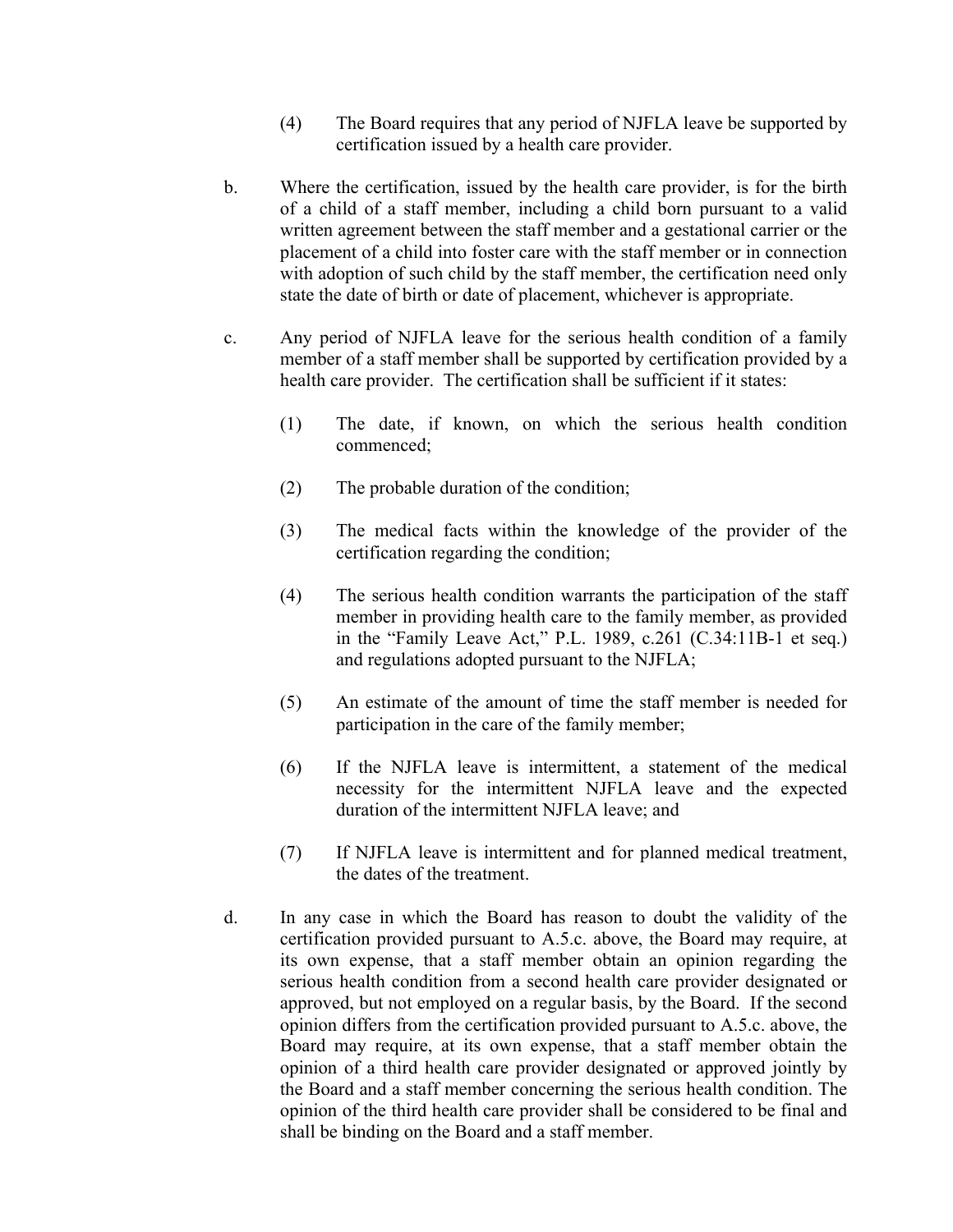- e. Where the certification is for an epidemic of a communicable disease, a known or suspected exposure to the communicable disease, or efforts to prevent the spread of the communicable disease, the certification shall be sufficient if it includes:
	- (1) For NJFLA leave taken to provide in-home care or treatment of a child due to the closure of the school or place of care of the child of a staff member, by order of a public official due to the epidemic or other public health emergency, the date on which the closure of the school or place of care of the child of a staff member commenced and the reason for such closure;
	- (2) For NJFLA leave taken due to a public health authority's issuance of a determination requiring or imposing responsive or prophylactic measures as a result of illness caused by an epidemic of a communicable disease or known or suspected exposure to the communicable disease because the presence in the community of a family member in need of care by a staff member would jeopardize the health of others, the date of issuance of the determination, and the probable duration of the determination; or
	- (3) For NJFLA leave taken because a health care provider or public health authority recommends that a family member in need of care by a staff member voluntarily undergo self-quarantine as a result of suspected exposure to a communicable disease because the presence in the community of that family member in need of care by a staff member would jeopardize the health of others, the date of the recommendation, the probable duration of the condition, and the medical or other facts within the health care provider or public health authority's knowledge regarding the condition.
- f. The Board shall not use the certification requirements as outlined in A.5. to intimidate, harass, or otherwise discourage a staff member from requesting or taking NJFLA leave or asserting any of a staff member's rights to NJFLA leave.
- 6. Denial or Exemption of NJFLA Leave
	- a. Denial of NJFLA Leave
		- (1) The Board may deny NJFLA leave to a staff member if:
			- (a) A staff member is a salaried staff member who is among the highest paid 5% of the Board's staff members or the seven highest paid staff members of the Board, whichever is greater;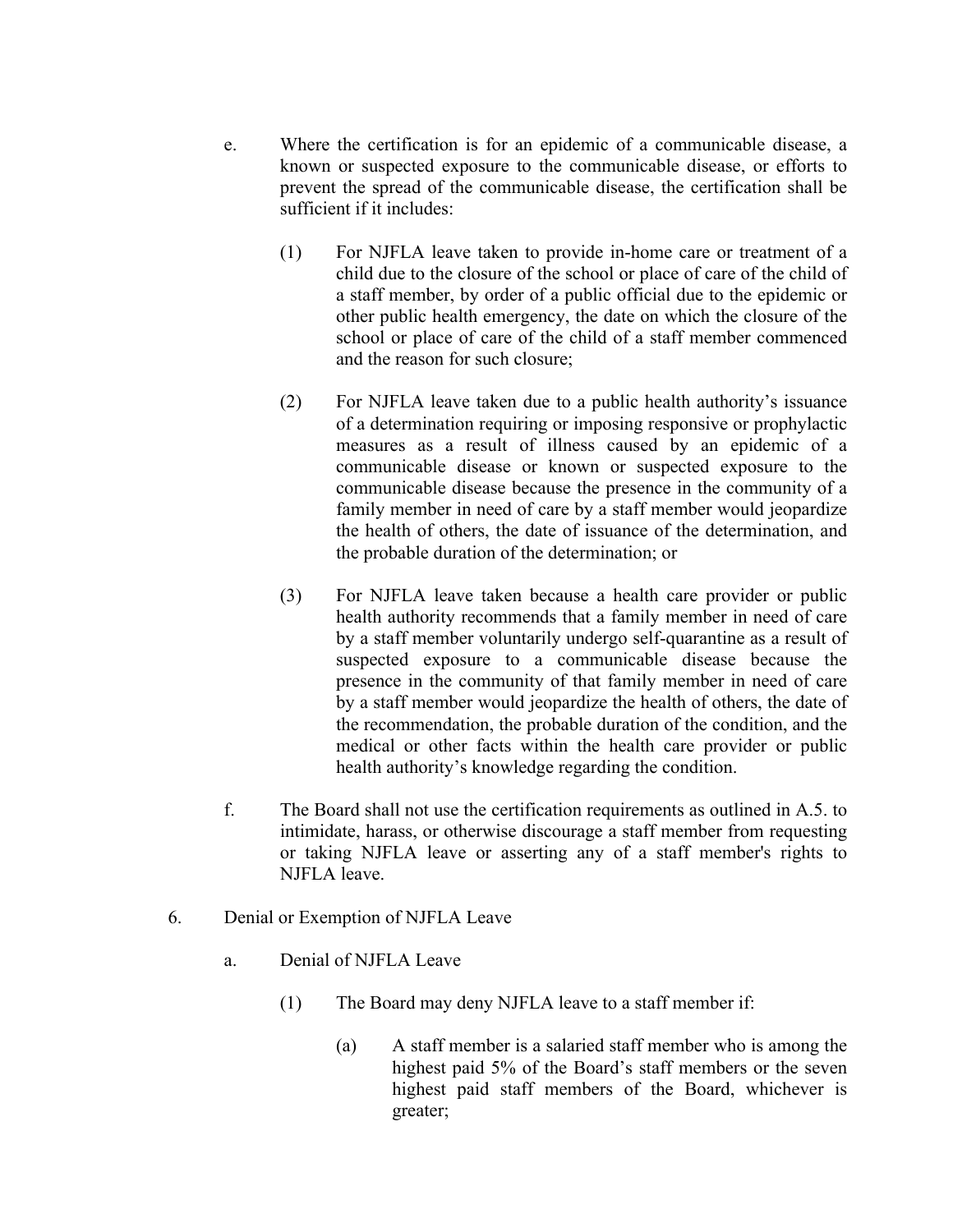- (b) The denial is necessary to prevent substantial and grievous economic injury to the Board's operations; and
- (c) The Board notifies a staff member of its intent to deny the NJFLA leave at the time the Board determines that the denial is necessary.
- (2) The provisions of A.6.a.(1) above shall not apply when, in the event of a state of emergency declared by the Governor of New Jersey or when indicated to be needed by the Commissioner of Health – New Jersey Department of Health or other public health authority, the NJFLA leave is for an epidemic of a communicable disease, a known or suspected exposure to a communicable disease, or efforts to prevent spread of a communicable disease.
- (3) In any case in which NJFLA leave has already commenced at the time of the notification pursuant to  $A.6.a.(1)(c)$  above, a staff member shall return to work within ten working days of the date of notification.
- 7. Reinstatement from NJFLA Leave
	- a. Upon the expiration of a NJFLA leave, a staff member shall be restored to the position such staff member held immediately prior to the commencement of the NJFLA leave. If such position has been filled, the Board shall reinstate such staff member to an equivalent position of like seniority, status, employment benefits, pay, and other terms and conditions of employment.
	- b. If, during NJFLA leave, the Board experiences a reduction in force or layoff and a staff member would have lost their position had a staff member not been on NJFLA leave, as a result of the reduction in force or pursuant to the good faith operation of a bona fide layoff and recall system including a system under a collective bargaining agreement where applicable, a staff member shall not be entitled to reinstatement to the former or an equivalent position. A staff member shall retain all rights under any applicable layoff and recall system, including a system under a collective bargaining agreement, as if a staff member had not taken the NJFLA leave.
- 8. Notice to Staff Members
	- a. The Board shall display the official Family Leave Act poster of the Division on Civil Rights in the New Jersey Department of Law and Public Safety (Division) in accordance with N.J.A.C. 13:8-2.2. The poster is available for printing from the Division's website.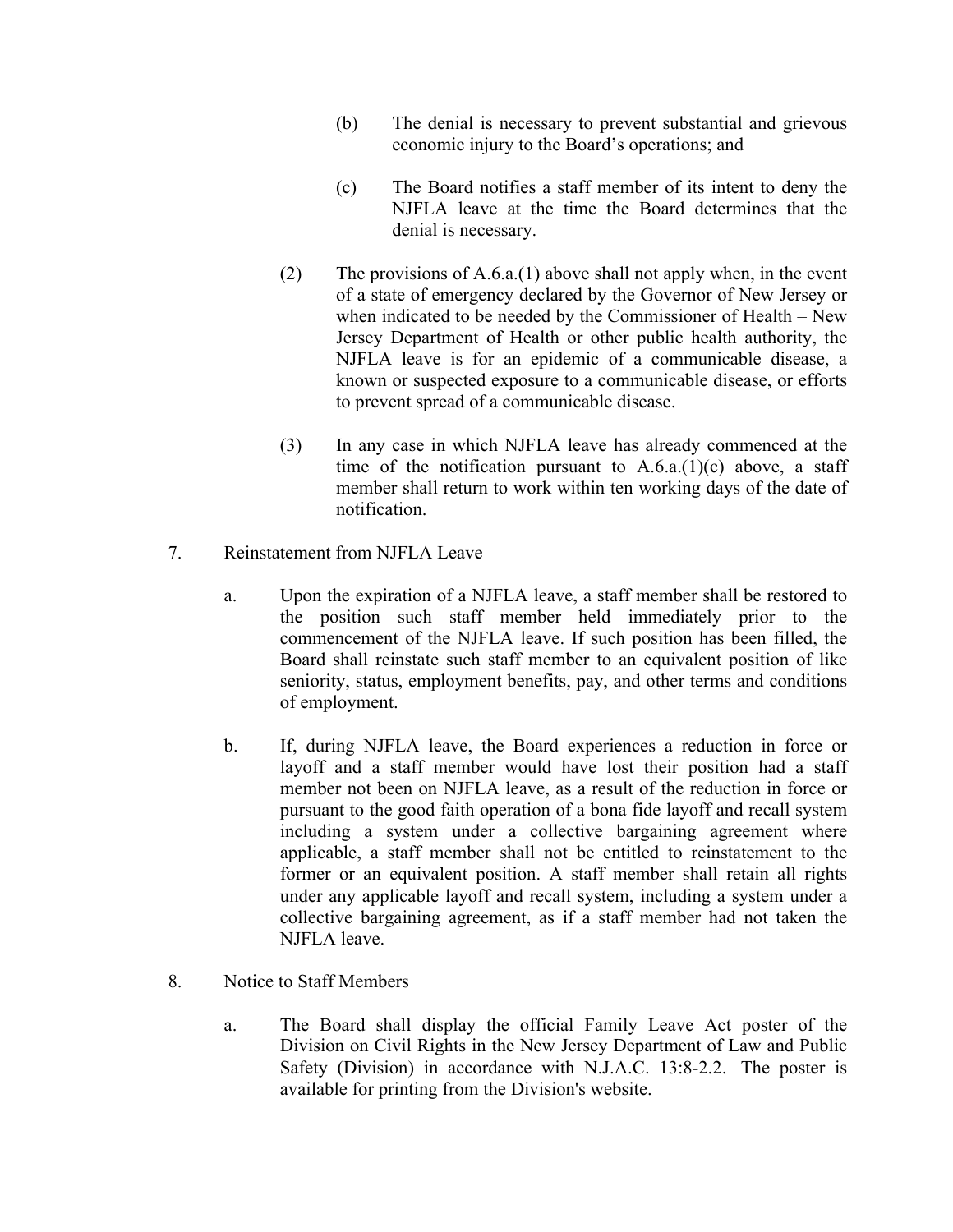- b. Access to and/or distribution of this Policy shall serve as school district notice to staff members of their rights pursuant to N.J.A.C. 13:14-1.14.
- 9. Local Board of Education Practices
	- a. Accrued Paid NJFLA Leave
		- (1) Whether a staff member is required to use any other accrued leave time concurrent with NJFLA leave time will depend upon either the school district's practice or a provision in a collective bargaining agreement, if applicable.
			- (a) Sick leave may only be used concurrently with the NJFLA leave in accordance with the provisions of N.J.S.A. 18A:30- 1 and N.J.S.A. 34:11B-3.
	- b. Multiple Leaves of Absence
		- (1) Where a Board maintains leaves of absence which provide benefits, other than health benefits, that differ depending upon the type of leave taken, the Board shall provide those benefits to a staff member on NJFLA leave in the same manner as it provides benefits to staff members who are granted other leaves of absence which most closely resemble NJFLA leave.
- 10. New Jersey Family Leave Insurance Program (NJFLI)
	- a. Board of Education staff members are eligible to apply for benefits under the NJFLI Program administered by the State of New Jersey Department of Labor and Workforce Development.
	- b. All applications for benefits under the NJFLI Program must be filed directly with the State of New Jersey Department of Labor and Workforce Development. The eligibility requirements, wage requirements, benefit duration and amounts, and benefit limitations shall be in accordance with the provisions of the NJFLI Program as administered by the State of New Jersey Department of Labor and Workforce Development. A formal appeal may be submitted to the State of New Jersey Department of Labor and Workforce Development if an employee or the Board disagrees with a determination on a claim.
	- c. The NJFLI Program provides eligible individuals a monetary benefit and not a leave benefit. The school district administrative and related staff will comply with the State of New Jersey Department of Labor and Workforce Development requests for information in accordance with the provisions of N.J.A.C. 12:21-3.9.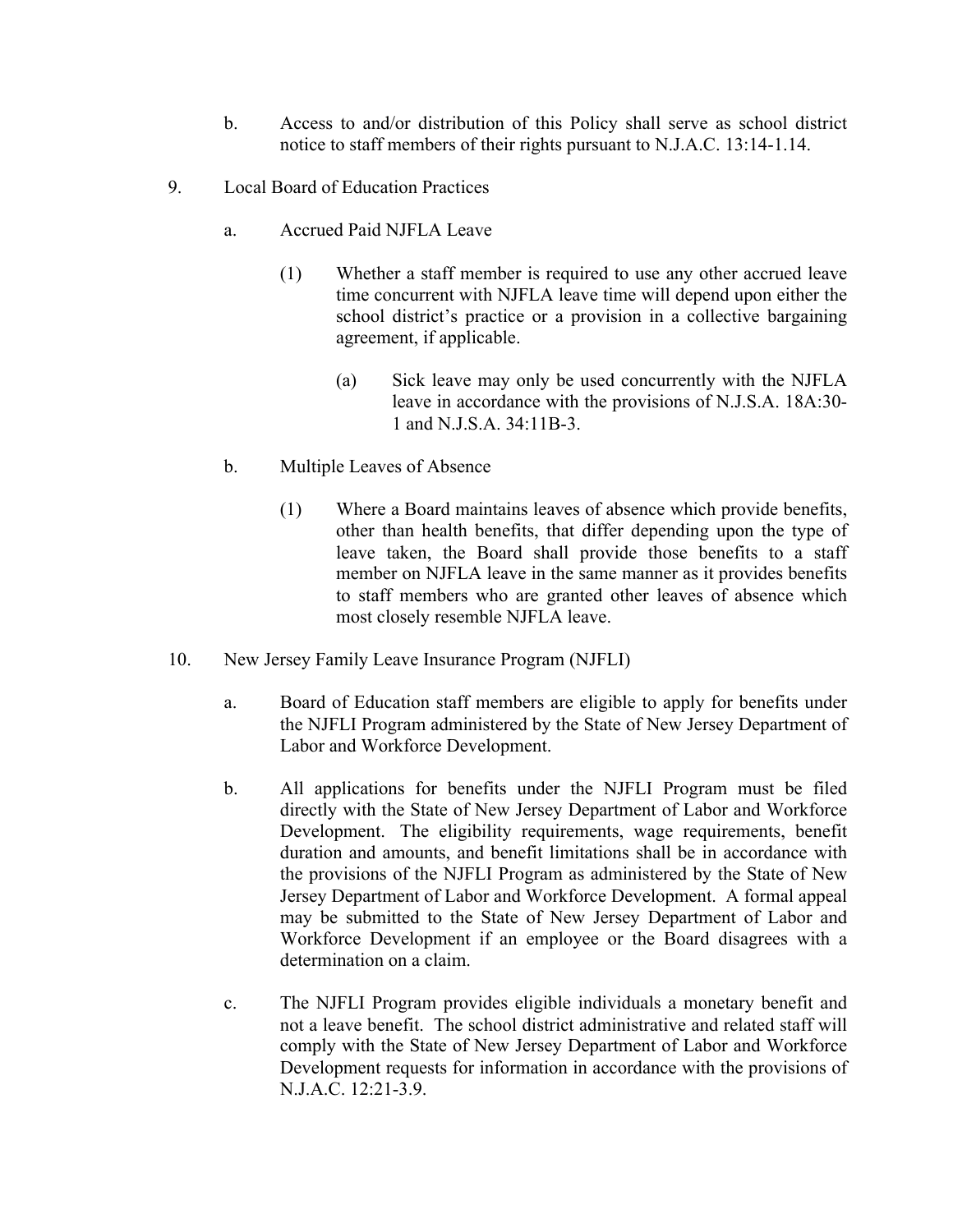- d. A printed notification of staff members' rights relative to the receipt of benefits under the NJFLI Program will be posted in each of the school district worksites and in a place or places accessible to all employees at the worksite.
- e. Each staff member shall receive a copy of this notification in writing at the time of the staff member's hiring, whenever the staff member provides written notice to the Superintendent of their intention to apply for benefits under the NJFLI Program, or at any time upon the first request of the staff member.
	- (1) The written notification may be transmitted to the staff member in electronic form.
	- (2) Access to and/or distribution of this Policy shall serve as school district notice to staff members of their rights under the NJFLI Program.
- B. Federal Family and Medical Leave Act
	- 1. Definitions Relative to Federal Family and Medical Leave Act

"Covered Employer" means any public or private elementary or secondary school(s) regardless of the number of employees employed.

"Employee" means a staff member eligible for family and medical leave in accordance with the Federal Family and Medical Leave Act (FMLA).

"Hours of Service" means hours actually worked by the employee. It does not mean hours paid. Thus, non-working time – such as vacations, holidays, furloughs, sick leave, or other time-off (paid or otherwise) – does not count for purposes of calculating FMLA eligibility for the employee.

"Parent" means a biological, adoptive, step, or foster father or mother, or any other individual who stood in loco parentis to a staff member when a staff member has a son or daughter as defined below. This term does not include parents "in law."

"Serious health condition" means an illness, injury, impairment, or physical or mental condition that involves inpatient care in a hospital, hospice, or residential medical facility or continuing treatment by a health care provider. "Serious health condition" may include treatment of substance abuse pursuant to 29 CFR §825.119.

"Son" or "daughter" means a biological, adopted, or foster child, stepchild, a legal ward, or a child of a person standing in loco parentis, who is either under age eighteen or age eighteen or older and incapable of self-care because of a mental or physical disability at the time that FMLA leave is to commence.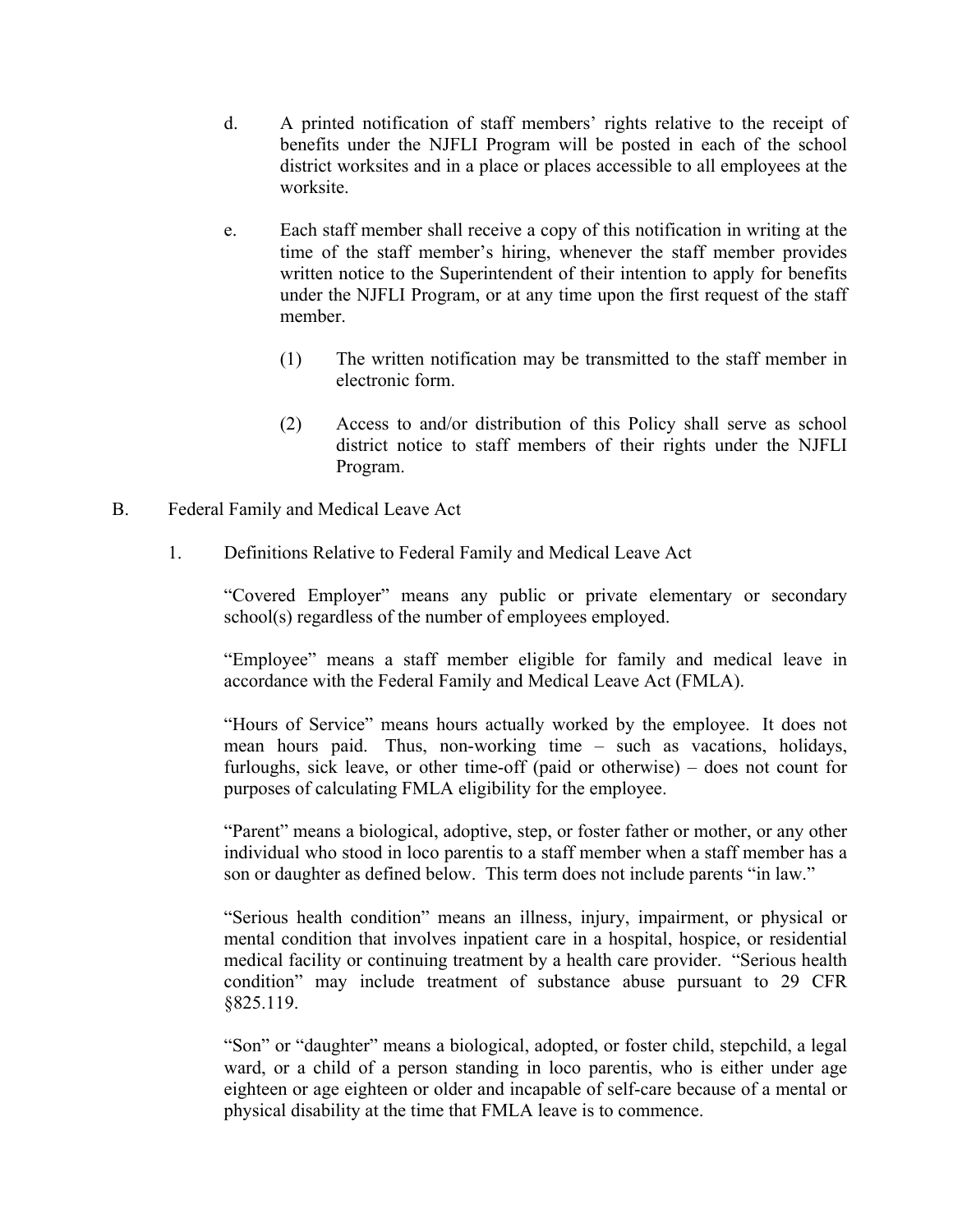"Spouse" means a husband or wife. For purposes of this definition, husband or wife refers to the other person with whom an individual entered into marriage as defined or recognized under State law in the State in which the marriage was entered into or, in the case of a marriage entered into outside of any State, if the marriage is valid in the place where entered into and could have been entered into in at least one State. This definition includes an individual in a same-sex marriage or common law marriage.

"Week" or "Workweek" means the number of days a staff member normally works each calendar week.

- 2. Qualifying Reasons for FMLA Leave
	- a. A staff member may take FMLA leave to provide care made necessary:
		- (1) For the birth of a son or daughter of a staff member and in order to care for such son or daughter;
		- (2) For the placement of a son or daughter with a staff member for adoption or foster care;
		- (3) In order to care for the spouse, son, daughter, or parent of a staff member if such spouse, son, daughter, or parent has a serious health condition;
		- (4) For a serious health condition that makes a staff member unable to perform the functions of the position of such staff member.
	- b. FMLA leave taken in relation to military service shall be in accordance with 29 CFR §825.112.
	- c. Entitlement to FMLA leave taken for the birth of a son or daughter or placement of a son or daughter with a staff member for adoption or foster care shall expire at the end of the twelve month period beginning on the date of such birth or placement.
- 3. Staff Member Eligibility
	- a. A staff member is eligible for up to twelve weeks of FMLA leave in a twelve month period.
	- b. A staff member shall become eligible for FMLA leave after the staff member has been employed at least twelve months by the Board and employed for at least 1,250 hours of service during the twelve month period immediately preceding the commencement of the FMLA leave.
		- (1) The twelve months a staff member must have been employed need not be consecutive months pursuant to 29 CFR §825.110(b).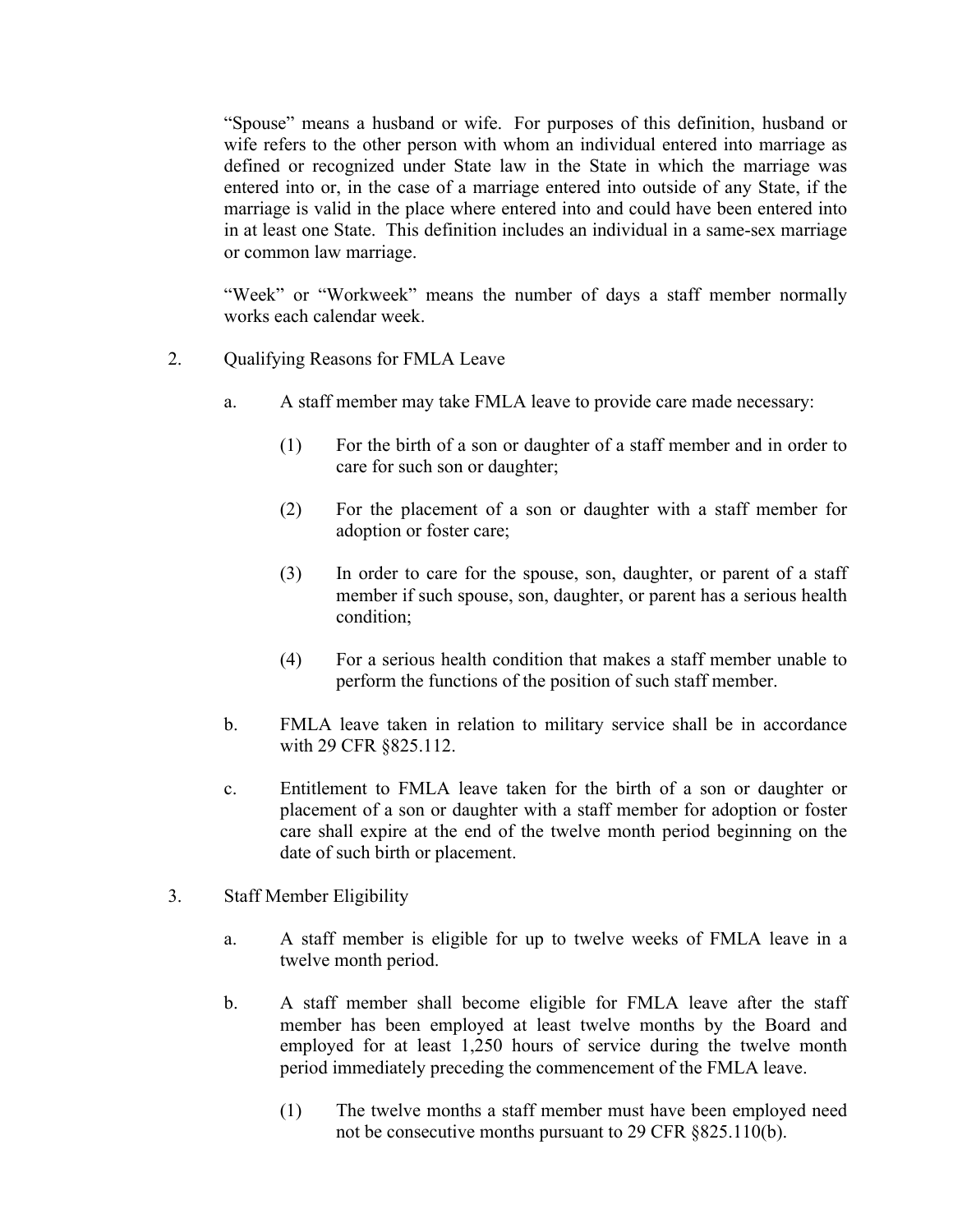- (2) The minimum 1,250 hours of service shall be determined according to the principles established under the Fair Labor Standards Act (FLSA) for determining compensable hours of work pursuant to 29 CFR §785.
- (3) The Board shall not provide pay for FMLA leave.
- c. The method to determine the twelve month period in which the twelve weeks of FMLA leave entitlement occurs will be

## **[Select one option**

the calendar year.

a school year.

- a staff member's employment anniversary date.
- the twelve month period measured forward from when a staff member's first FMLA leave begins.

**\_**\_√\_\_ a "rolling" twelve month period measured backward from the date a staff member uses any FMLA leave. **(Recommended)]**

- d. Pursuant to 29 CFR §825.201, a husband and wife both employed by the Board are limited to a combined total of twelve weeks of FMLA leave during the twelve month period if the FMLA leave is taken for the birth of a son or daughter of a staff member or to care for such son or daughter after birth; for placement of a son or daughter with a staff member for adoption or foster care or in order to care for the son or daughter after placement; or to care for a staff member's parent with a serious health condition.
- 4. Types of FMLA leave
	- a. Continuous FMLA leave is taken by staff members for a continuous period of time. Such FMLA leave is not broken up by a period of work and is continuous when a staff member is absent for three consecutive working days or more. Continuous FMLA leave may be taken for any qualifying reason.
	- b. Intermittent FMLA leave is FMLA leave taken in separate blocks of time due to a single qualifying reason. A reduced FMLA leave schedule is a FMLA leave schedule that reduces a staff member's usual number of working hours per workweek, or hours per workday. A reduced FMLA leave schedule is a change in a staff member's schedule for a period of time, normally from full-time to part-time.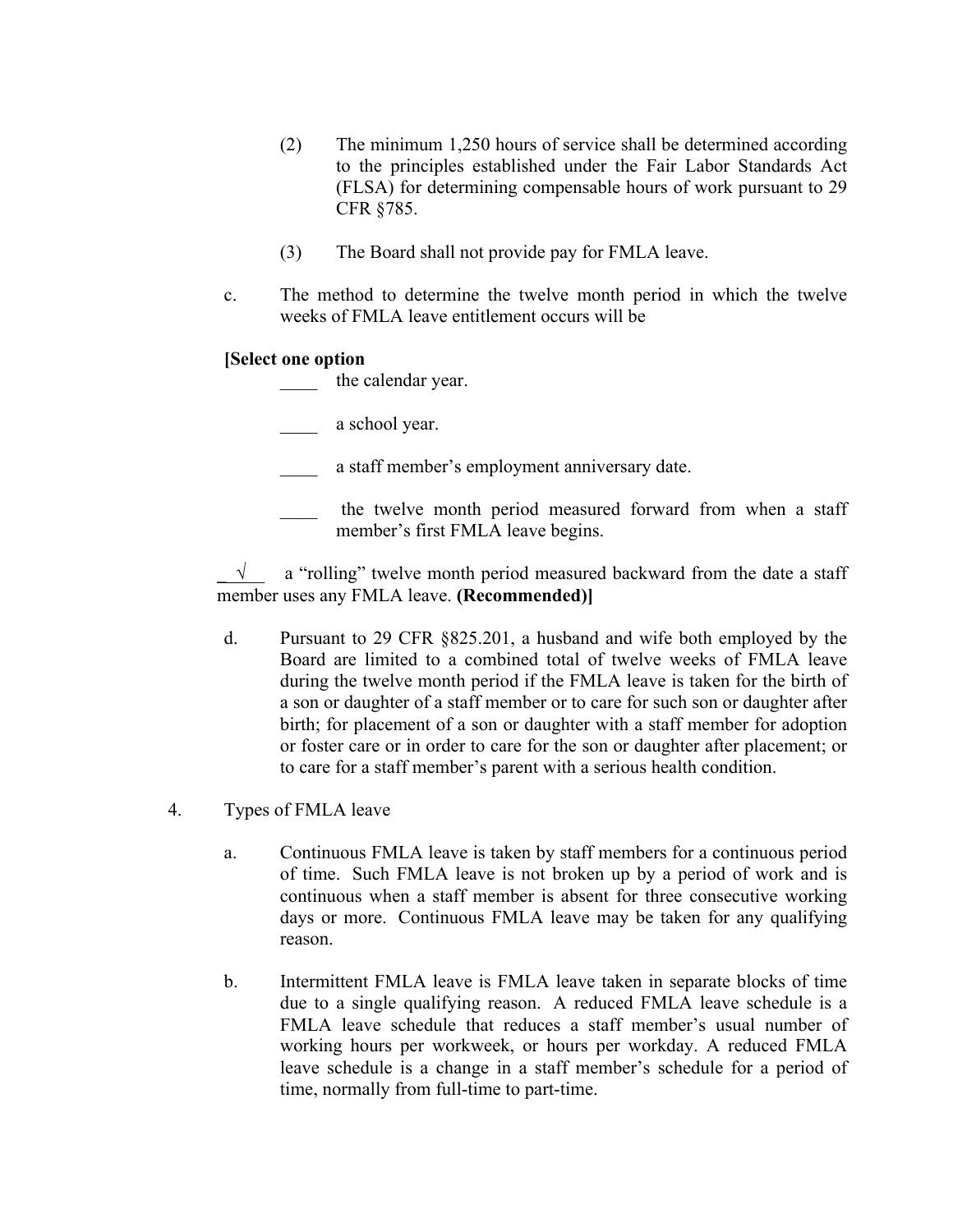- (1) Intermittent or reduced FMLA leave may be taken for the following qualifying reasons:
	- (a) For the serious health condition of the staff member or to care for a parent, son, or daughter with a serious health condition.
		- (i) For intermittent FMLA leave or FMLA leave on a reduced FMLA leave schedule taken for the reason outlined in  $B.4.b.(1)(a)$  above there must be a medical need for FMLA leave and it must be that such medical need can be best accommodated through an intermittent or reduced FMLA leave schedule.
		- (ii) The treatment regimen and other information described in the certification of a serious health condition and in the certification of a serious injury or illness, shall address the medical necessity of intermittent FMLA leave or FMLA leave on a reduced FMLA leave schedule.
		- (iii) Intermittent FMLA leave may be taken for a serious health condition of a parent, son, or daughter, for a staff member's own serious health condition, which requires treatment by a health care provider periodically, rather than for one continuous period of time, and may include FMLA leave of periods from an hour or more to several weeks.
	- (b) For planned and/or unanticipated medical treatment of a serious health condition when medically necessary.
	- (c) To provide care or psychological comfort to a covered family member with a serious health condition when medically necessary.
	- (d) For absences where a staff member or family member is incapacitated or unable to perform the essential functions of the position because of a chronic serious health condition even if he or she does not receive treatment by a health care provider.
	- (e) For FMLA leave taken after the birth of a healthy child or placement of a healthy child for adoption or foster care, only if the Board agrees.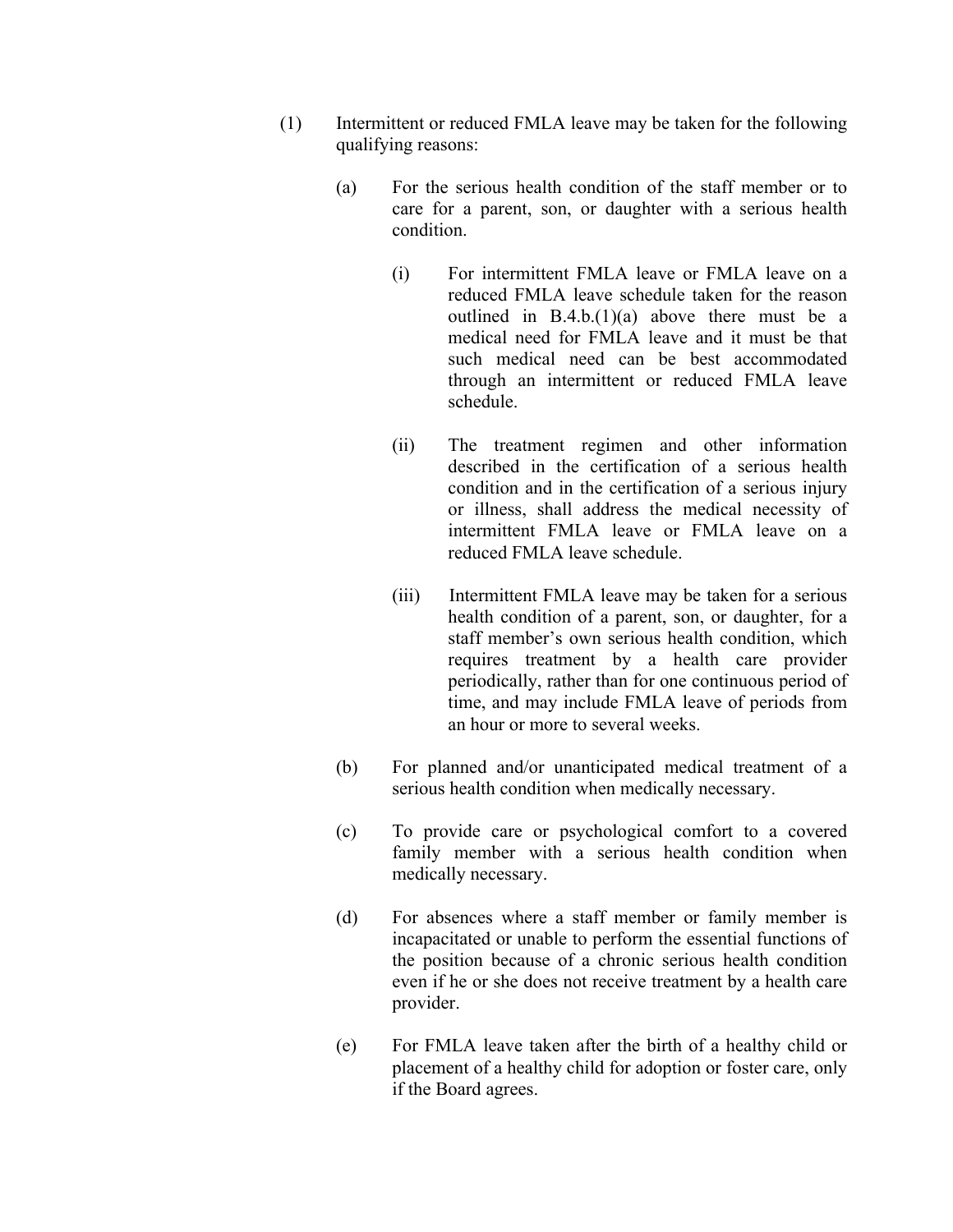- (i) The Board's agreement is not required; however, for FMLA leave during which the mother has a serious health condition in connection with the birth of her child or if the newborn child has a serious health condition.
- (2) If a staff member needs FMLA leave intermittently or on a reduced FMLA leave schedule for planned medical treatment, then a staff member must make a reasonable effort to schedule the treatment so as not to disrupt unduly the Board's operations.
- (3) When a staff member takes FMLA leave on an intermittent or reduced FMLA leave schedule basis, the Board must account for the FMLA leave using an increment no greater than the shortest period of time that the Board uses to account for use of other forms of leave provided that it is not greater than one hour and provided further that a staff member's FMLA leave entitlement may not be reduced by more than the amount of FMLA leave actually taken.
	- (a) If the Board accounts for use of leave in varying increments at different times of the day or shift, the Board may not account for FMLA leave in a larger increment than the shortest period used to account for other leave during the period in which the FMLA leave is taken.
	- (b) If the Board accounts for other forms of leave use in increments greater than one hour, the Board must account for FMLA leave use in increments no greater than one hour.
- 5. Staff Member Notice Requirements
	- a. A staff member eligible for FMLA leave must give at least a thirty day written advance notice to the Superintendent or designee if the need for the FMLA leave is foreseeable based on an expected birth, placement for adoption or foster care, or planned medical treatment for a serious health condition of a staff member or a family member.
		- (1) If thirty days is not practical, a staff member must provide notice "as soon as practicable" which means as soon as both possible and practical, taking into account all the facts and circumstances in the individual case.
		- (2) Where it is not possible to give as much as thirty days' notice, "as soon as practical" ordinarily would mean at least verbal notification to the Superintendent or designee within one or two business days or when the need for FMLA leave becomes known to a staff member.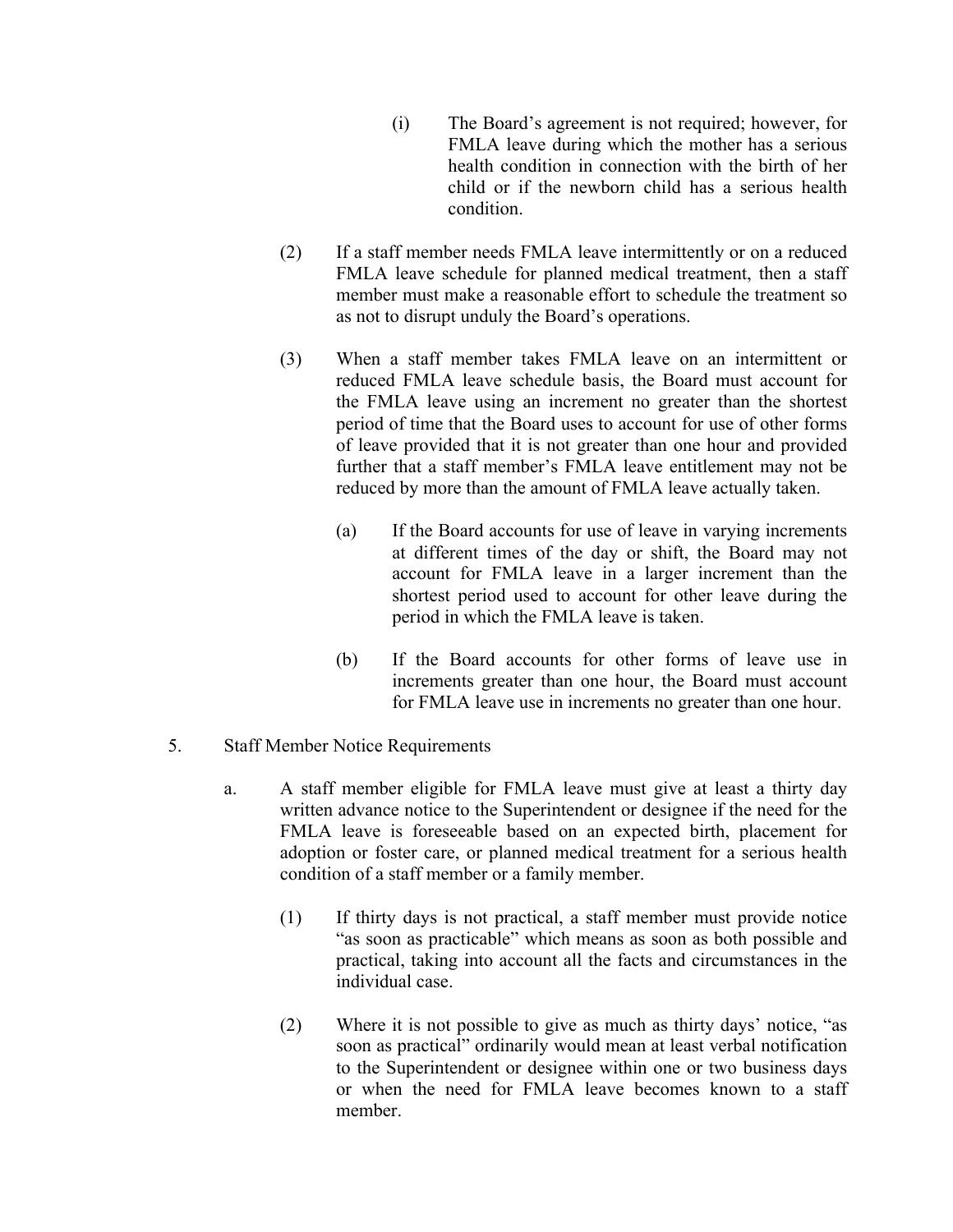- (3) The written notice shall include the reasons for the FMLA leave, the anticipated duration of the FMLA leave, and the anticipated start of the FMLA leave.
- (4) When planning medical treatment, a staff member must consult with the Superintendent or designee and make a reasonable effort to schedule the FMLA leave so as not to unduly disrupt the educational program, subject to the approval of the health care provider.
	- (a) Staff members are ordinarily expected to consult with the Superintendent or designee prior to scheduling of treatment that would require FMLA leave for a schedule that best suits the needs of the Board and a staff member.
- (5) Intermittent FMLA leave or FMLA leave on a reduced FMLA leave schedule must be medically necessary due to a serious health condition or a serious injury or illness. A staff member shall advise the Board of the reasons why the intermittent/reduced FMLA leave schedule is necessary and of the schedule for treatment, if applicable.
	- (a) A staff member and the Board shall attempt to work out a schedule for such FMLA leave that meets a staff member's needs without unduly disrupting the Board's operations, subject to the approval of the health care provider.
- (6) Where a staff member does not comply with the Board's usual notice and procedural requirements, and no unusual circumstances justify the failure to comply, FMLA-protected leave may be delayed or denied.
- b. When the approximate timing of the need for FMLA leave is not foreseeable, a staff member should give notice to the Superintendent or designee for FMLA leave as soon as practicable under the facts and circumstances of the particular case.
	- (1) It is expected a staff member will give notice to the Superintendent or designee within no more than one or two business days of learning of the need for FMLA leave, except in extraordinary circumstances where such notice is not foreseeable.
	- (2) A staff member should provide notice to the Board either in person, by telephone, telegraph, fax machine, email, or other electronic means.
- 6. Outside Employment During FMLA Leave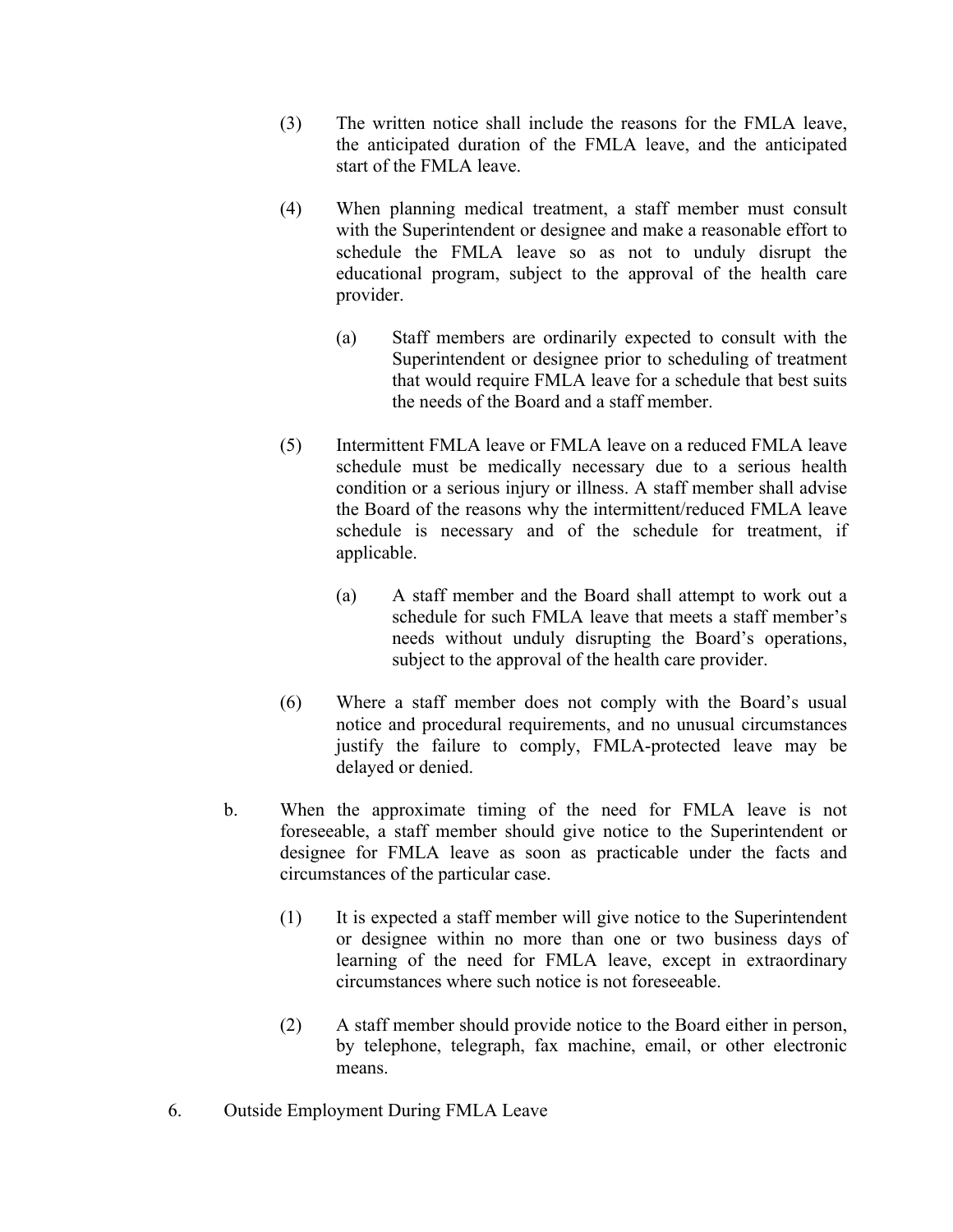- a. A staff member during any period of FMLA leave is prohibited from performing any services on a full-time basis for any person for whom a staff member did not provide services immediately prior to commencement of the FMLA leave.
	- (1) A staff member using FMLA leave may commence part-time employment that shall not exceed half the regularly scheduled hours worked for the Board.
	- (2) A staff member may continue the part-time employment that commenced prior to the FMLA leave at the same number of hours that a staff member was regularly scheduled prior to such FMLA leave.
- 7. "Instructional Employees" Exceptions for FMLA Leave
	- a. "Instructional Employees" are those staff members whose principal function is to teach and instruct students in class, a small group, or in an individual setting. This term includes teachers, athletic coaches, driving instructors, and special education assistants, such as signers for the hearing impaired.
		- (1) Teacher assistants or aides who do not have as their principal job actual teaching or instructing, guidance counselors, child study team members, curriculum specialists, cafeteria workers, maintenance workers, and/or bus drivers are not considered instructional staff members for the purposes of this Policy.
		- (2) For purposes of this Policy "Instructional Employees" shall be referred to as "Instructional Staff Members".
	- b. "Semester" means the school semester that typically ends near the end of the calendar year and the end of the spring each school year. The Board can have no more than two semesters in a school year.
	- c. FMLA leave taken at the end of the school year and continues into the beginning of the next school year is considered consecutive FMLA leave.
	- d. Eligible instructional staff members that need intermittent or reduced FMLA leave to care for a family member or for a staff member's own serious health condition which is foreseeable based on planned medical treatment and would be on FMLA leave more than twenty percent of the total number of working days over the period the FMLA leave would extend, the Board may:
		- (1) Require a staff member to take the FMLA leave for a period or periods of a particular duration, not greater than the duration of the planned treatment; or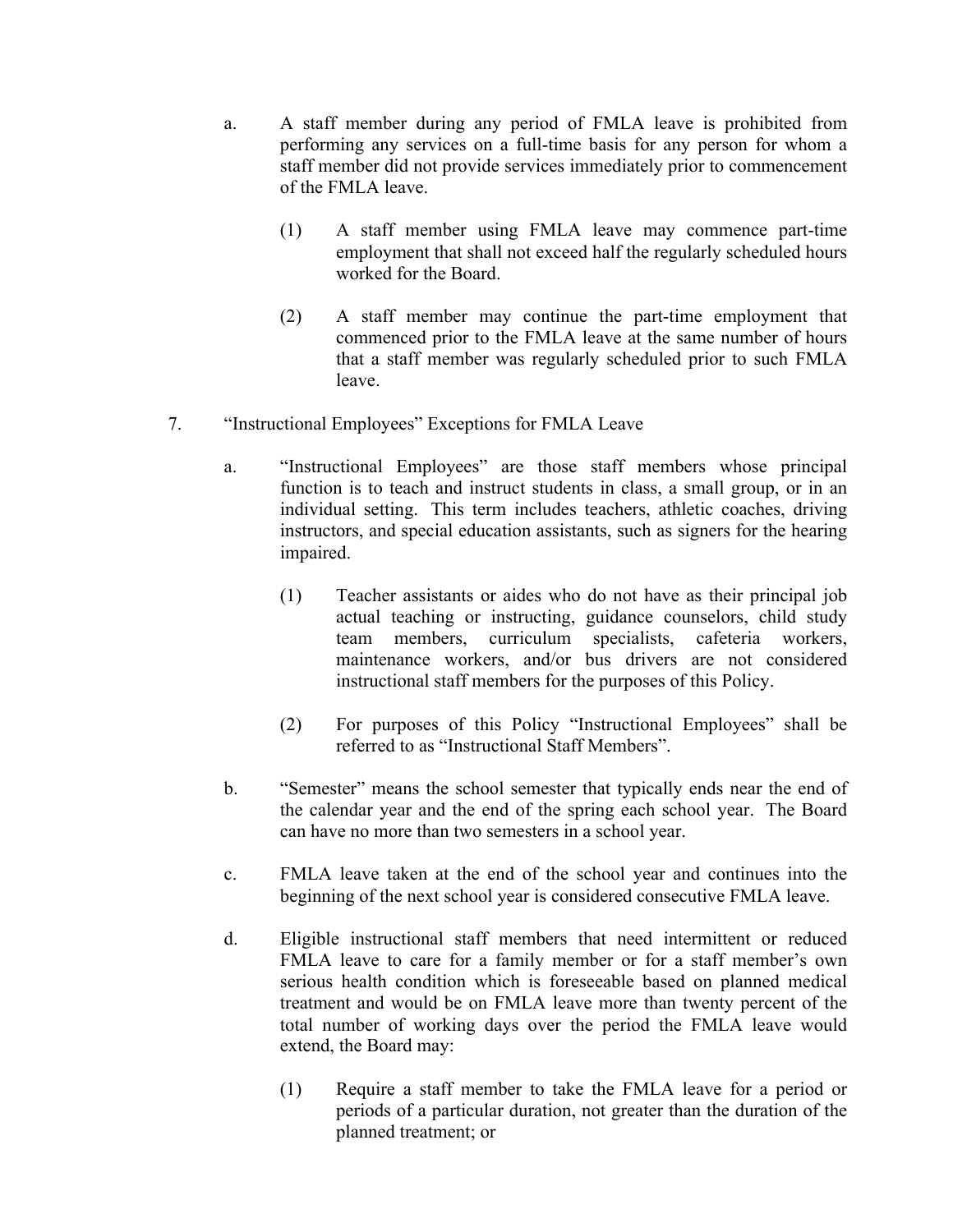- (2) Transfer a staff member temporarily to an available alternative position for which a staff member is qualified, which has equivalent pay and benefits and which better accommodates recurring periods of FMLA leave than does a staff member's regular position.
- e. If the instructional staff member does not give the required notice for FMLA leave that is foreseeable and desires the FMLA leave to be taken intermittently or on a reduced FMLA leave schedule, the Board may require a staff member to take FMLA leave of a particular duration, or to transfer temporarily to an alternative position. Alternatively, the Board may require a staff member to delay taking the FMLA leave until the notice provision is met.
- f. If an instructional staff member begins FMLA leave more than five weeks before the end of the school year, the Board may require a staff member to continue taking FMLA leave until the end of the semester if:
	- (1) The FMLA leave will last three weeks; and
	- (2) A staff member would return to work during the three-week period before the end of the semester.
- g. If an instructional staff member begins FMLA leave for a purpose other than a staff member's own serious health condition during the five week period before the end of the semester, the Board may require a staff member to continue taking FMLA leave until the end of the semester if:
	- (1) The FMLA leave will last more than two weeks; and
	- (2) The staff member would return to work during the two week period before the end of the semester.
- h. If an instructional staff member begins FMLA leave for a purpose other than a staff member's own serious health condition during the three week period before the end of a semester, the Board may require a staff member to continue taking FMLA leave until the end of the semester if the FMLA leave will last more than five working days.
- i. An example of FMLA leave falling within the situations outlines in B.7.f., B.7.g., and B.7.h. above:
	- (1) If a staff member plans two weeks of FMLA leave to care for a family member which will begin three weeks before the end of the term, the Board could require a staff member to stay out on FMLA leave until the end of the term.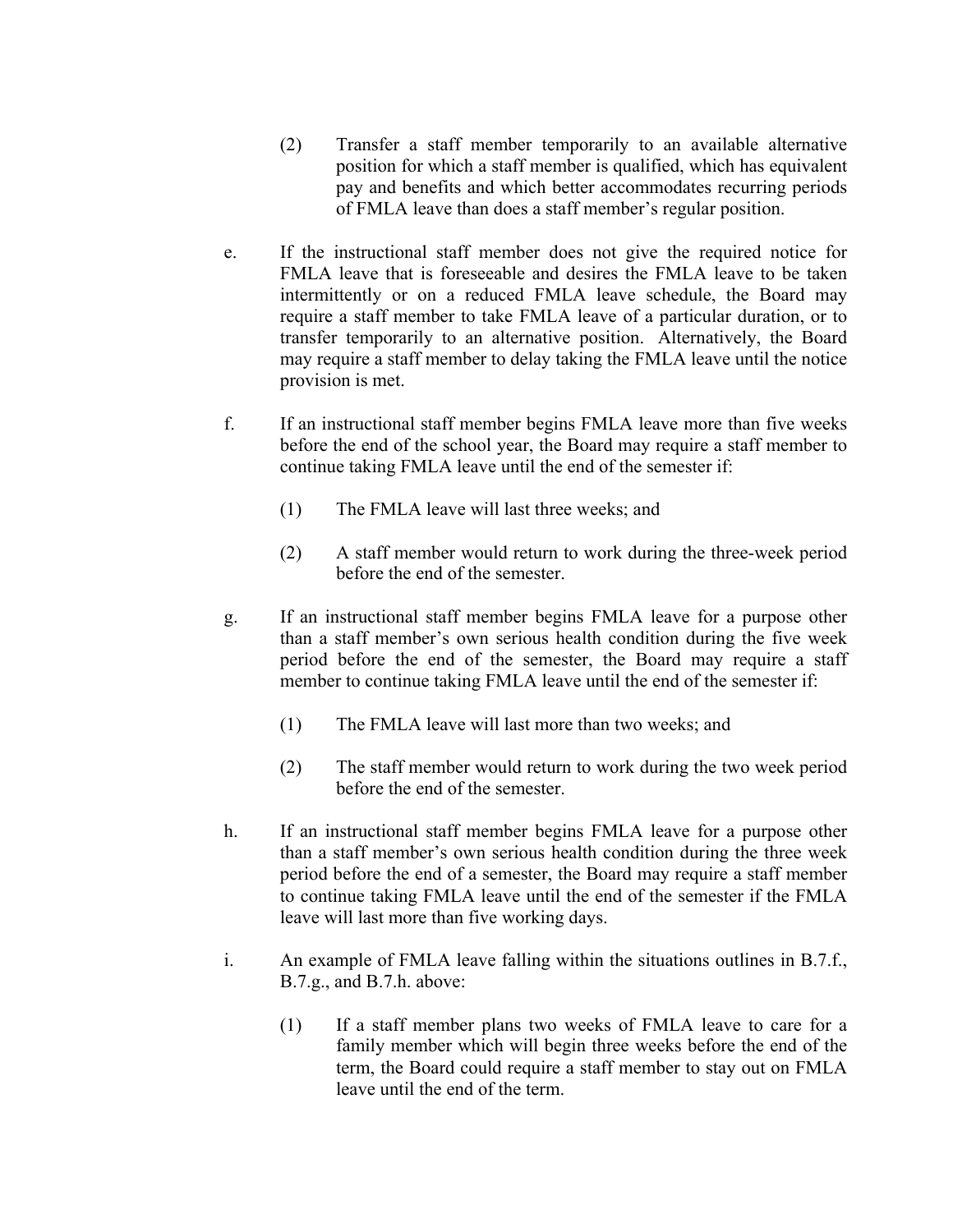- j. In the case of a staff member who is required to take FMLA leave until the end of an academic term, only the period of FMLA leave until a staff member is ready and able to return to work shall be charged against a staff member's FMLA leave entitlement.
- k. The Board may require a staff member to stay on FMLA leave until the end of the school term. Any additional leave required by the Board to the end of the school term is not counted as FMLA leave; however:
	- (1) The Board shall be required to maintain a staff member's group health insurance; and
	- (2) The Board shall be required to restore a staff member to the same or equivalent job including other benefits at the conclusion of the leave.
- 8. FMLA Leave Related to Military Service
	- a. Definitions for FMLA related to military service shall be in accordance with 29 CFR §§825.122; .126; .127; and .310.
	- b. The foreign deployment of the staff member's spouse, child, or parent in accordance with 29 CFR §§825.122 and .126:
		- (1) The district must grant an eligible staff member up to twelve work weeks of unpaid, job-protected FMLA leave during any twelve month period for qualifying exigencies that arise when the staff member's spouse, child, or parent is on covered active duty, or has been notified of an impending call or order to covered active duty.
	- c. Military caregiver FMLA leave provides care for a covered servicemember with a serious injury or illness in accordance with 29 CFR §§825.122 and .127:
		- (1) The district must grant up to a total of twenty-six workweeks of unpaid, job-protected FMLA leave during a "single twelve month period" to care for a covered servicemember with a serious injury or illness.
- 9. Verification
	- a. The Board shall require that a staff member's FMLA leave to care for a staff member's covered family member with a serious health condition, or due to a staff member's own serious health condition that makes a staff member unable to perform one or more of the essential functions of a staff member's position, be supported by a certification issued by the health care provider of a staff member or a staff member's family member.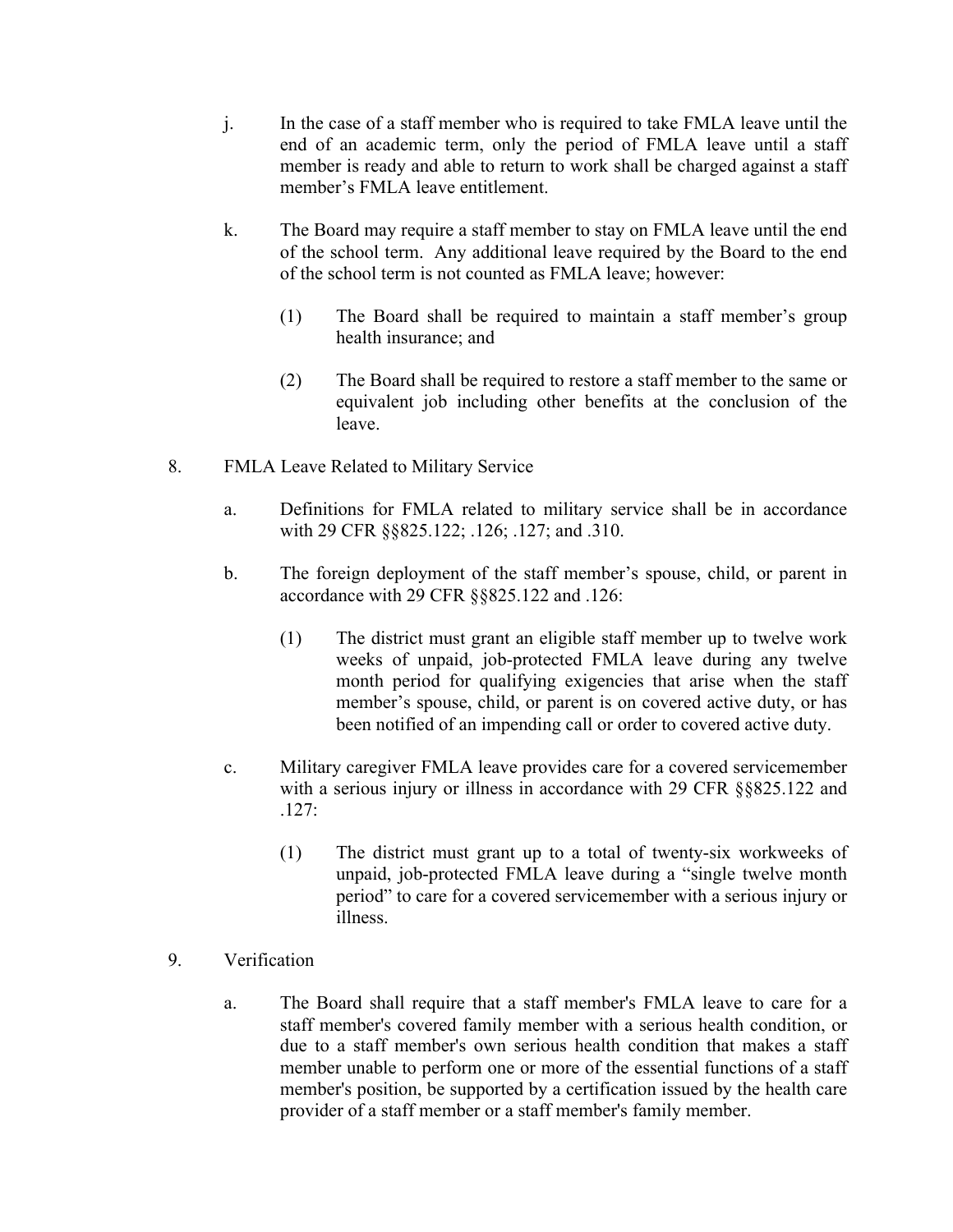- (1) The Board must give written notice of a requirement for certification each time a certification is required. The Board's oral request to a staff member to furnish any subsequent certification is sufficient.
- b. The Board shall require a staff member furnish certification at the time a staff member gives notice of the need for FMLA leave or within five business days thereafter, or, in the case of unforeseen FMLA leave, within five business days after the FMLA leave commences.
	- (1) The Board may request certification at some later date if the Board later has reason to question the appropriateness of the FMLA leave or its duration.
	- (2) A staff member must provide the requested certification to the Board within fifteen calendar days after the Board's request, unless it is not practicable under the particular circumstances to do so despite a staff member's diligent, good faith efforts or the Board provides more than fifteen calendar days to return the requested certification.
- c. When FMLA leave is taken because of a staff member's own serious health condition, or the serious health condition of a family member, the Board shall require a staff member to obtain a medical certification from a health care provider that sets forth the following information:
	- (1) The name, address, telephone number, and fax number of the health care provider and type of medical practice/specialization;
	- (2) The approximate date on which the serious health condition commenced, and its probable duration;
	- (3) A statement or description of appropriate medical facts regarding the patient's health condition for which FMLA leave is requested. The medical facts must be sufficient to support the need for FMLA leave.
		- (a) Such medical facts may include information on symptoms, diagnosis, hospitalization, doctor visits, whether medication has been prescribed, any referrals for evaluation or treatment (physical therapy, for example), or any other regimen of continuing treatment;
	- (4) If a staff member is the patient, information sufficient to establish that a staff member cannot perform the essential functions of a staff member's job as well as the nature of any other work restrictions, and the likely duration of such inability;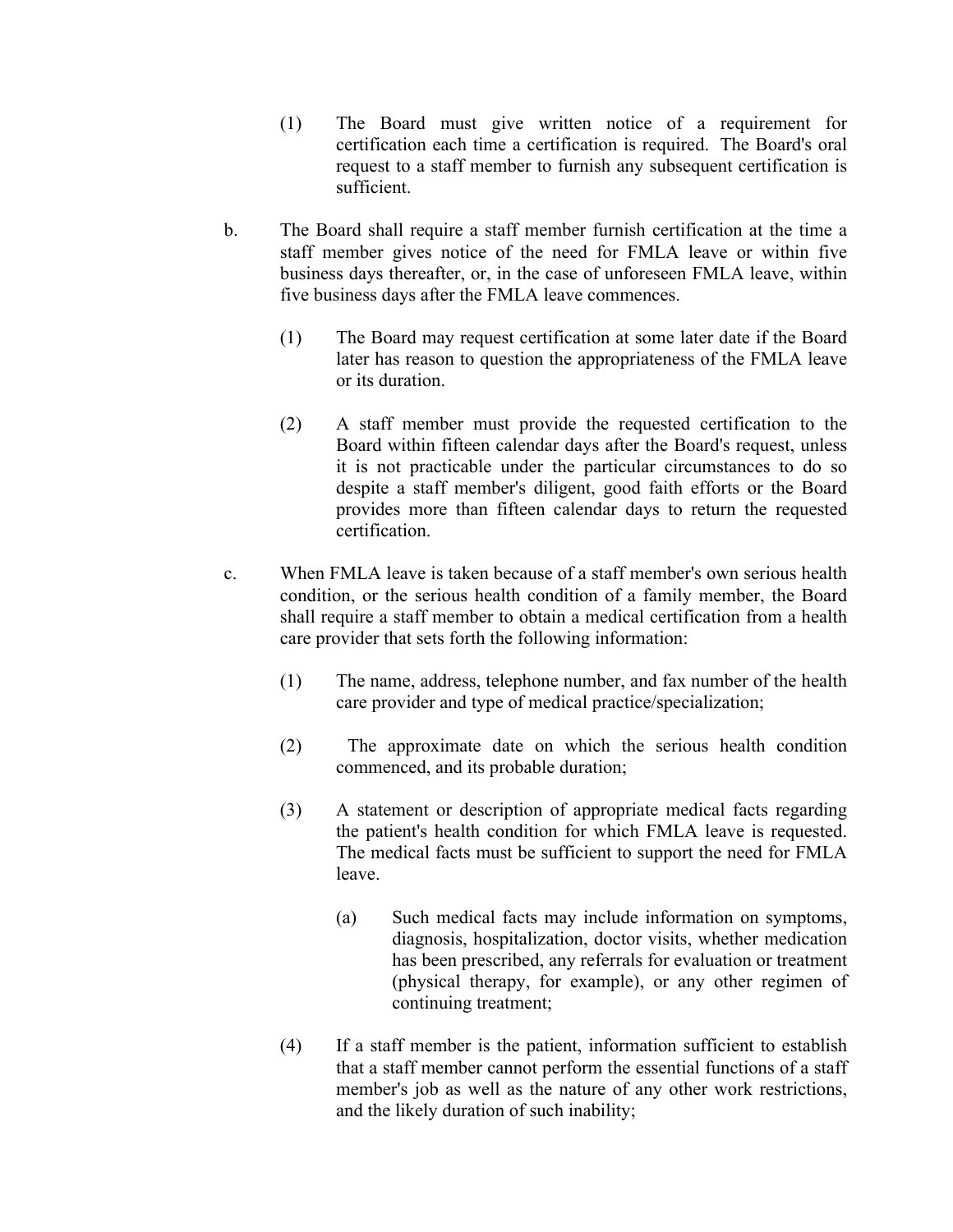- (5) If the patient is a covered family member with a serious health condition, information sufficient to establish that the family member is in need of care, and an estimate of the frequency and duration of the FMLA leave required to care for the family member;
- (6) If a staff member requests FMLA leave on an intermittent or reduced schedule basis for planned medical treatment of a staff member's or a covered family member's serious health condition, information sufficient to establish the medical necessity for such intermittent or reduced schedule FMLA leave and an estimate of the dates and duration of such treatments and any periods of recovery;
- (7) If a staff member requests FMLA leave on an intermittent or reduced schedule basis for a staff member's serious health condition, including pregnancy, that may result in unforeseeable episodes of incapacity, information sufficient to establish the medical necessity for such intermittent or reduced schedule FMLA leave and an estimate of the frequency and duration of the episodes of incapacity; and
- (8) If a staff member requests FMLA leave on an intermittent or reduced schedule basis to care for a covered family member with a serious health condition, a statement that such FMLA leave is medically necessary to care for the family member, which can include assisting in the family member's recovery, and an estimate of the frequency and duration of the required FMLA leave.
- d. A staff member may choose to comply with the certification requirement by providing the Board with an authorization, release, or waiver allowing the Board to communicate directly with the health care provider of a staff member or his or her covered family member.
	- (1) It is a staff member's responsibility to provide the Board with complete and sufficient certification and failure to do so may result in the denial of FMLA leave.
- e. If the Board has reason to doubt the validity of a medical certification, the Board may require a staff member to obtain a second opinion at the Board's expense.
	- (1) The Board may designate the health care provider to furnish the second opinion, but the selected health care provider may not be employed on a regular basis by the Board.
- f. If the opinions of a staff member's and the Board's designated health care providers differ, the Board may require a staff member to obtain certification from a third health care provider, again at the Board's expense.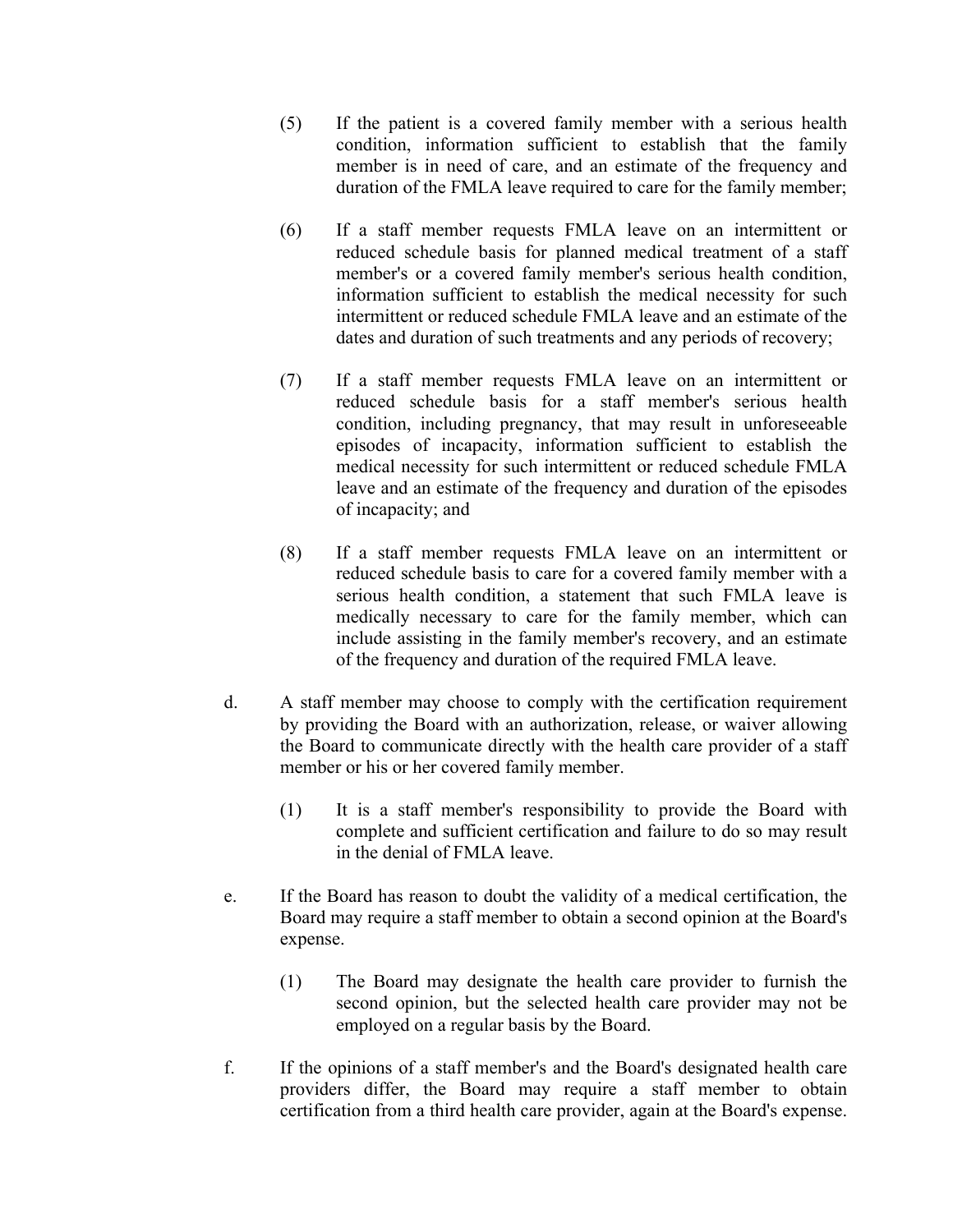This third opinion shall be final and binding. The third health care provider must be designated or approved jointly by the Board and the staff member.

- 10. Reinstatement Following FMLA Leave
	- a. On return from FMLA leave a staff member is entitled to be returned to the same position a staff member held when FMLA leave commenced, or to an equivalent position with equivalent benefits, pay, and other terms and conditions of employment.
		- (1) A staff member is entitled to such reinstatement even if a staff member has been replaced or his or her position has been restructured to accommodate for a staff member's absence.
		- (2) The requirement that a staff member be restored to the same or equivalent job with the same or equivalent pay, benefits, and terms and conditions of employment does not extend to de minimis, intangible, or unmeasurable aspects of the job.
	- b. Denial of Reinstatement
		- (1) A staff member has no greater right to reinstatement or to other benefits and conditions of employment that if a staff member had been continuously employed during the FMLA leave period.
			- (a) The Board must be able to show that a staff member would not otherwise have been employed at the time reinstatement is requested in order to deny restoration to employment.
		- (2) The Board may deny job restoration to "key employees", if such denial is necessary to prevent substantial and grievous economic injury to the operations of the Board.
			- (a) A "key employee" is a salaried FMLA-eligible staff member who is among the highest paid ten percent of all staff members employed by the Board within seventy-five miles of a staff member's worksite.
		- (3) If a staff member is unable to perform an essential function of the position because of a physical or mental condition, including the continuation of a serious health condition or an injury or illness also covered by workers' compensation, a staff member has no right to restoration to another position under the FMLA.
			- (a) The Board's obligation may; however, be governed by the Americans with Disabilities Act, State leave law, or workers' compensation laws.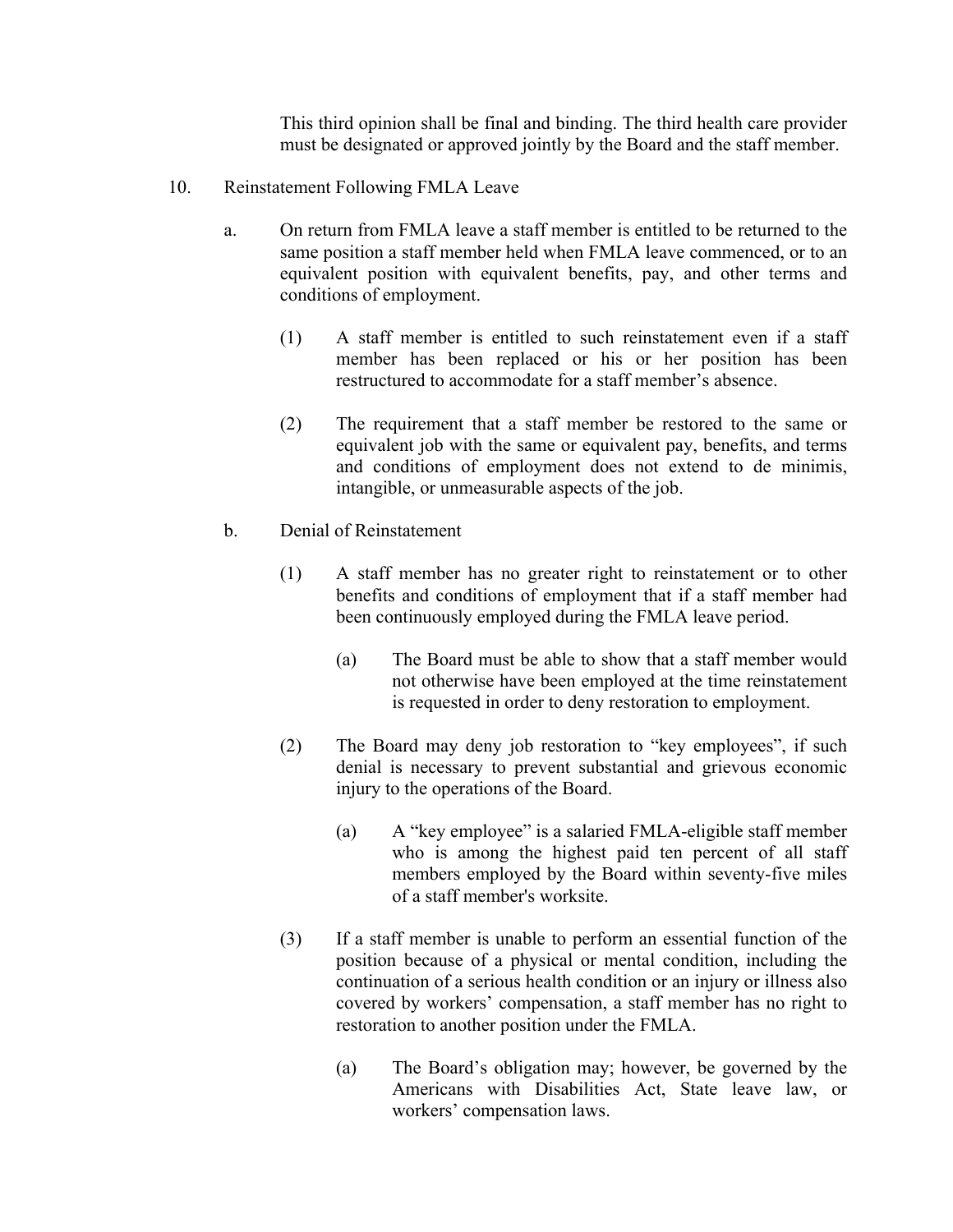- (4) A staff member who fraudulently obtains FMLA leave from the Board is not protected by FMLA's job restoration or maintenance of health benefits provisions.
- c. Intent to Return to Work
	- (1) The Board may require a staff member on FMLA leave to report periodically on a staff member's status and intent to return to work.
- d. Fitness for Duty Certification
	- (1) As a condition of restoring a staff member whose FMLA leave was a result of a staff member's own serious health condition that made a staff member unable to perform a staff member's job, the Board shall require all similarly-situated staff members (i.e., same occupation, same serious health condition) who take FMLA leave for such conditions to obtain and present certification from a staff member's health care provider that a staff member is able to resume work.
	- (2) A staff member has the same obligations to participate and cooperate in the fitness-for-duty certification process as in the initial certification process.
- 11. The Board of Education Notice
	- a. Notice of Staff Member Rights Under FMLA
		- (1) The Board shall post and keep posted on its premises, in conspicuous places where staff members are employed, a notice explaining the FMLA's provisions and providing information concerning the procedures for filing complaints of violations of the FMLA with the Wage and Hour Division.
			- (a) The notice will be posted prominently where it can be readily seen by staff members and applicants for employment.
			- (b) The poster and the text will be large enough to be easily read and contain fully legible text.
			- (c) Electronic posting is sufficient to meet this posting requirement as long as it otherwise meets the requirements of B.11.
		- (2) The Board shall also provide this general notice to each staff member by including the notice in staff members' handbooks or other written guidance to staff members concerning staff member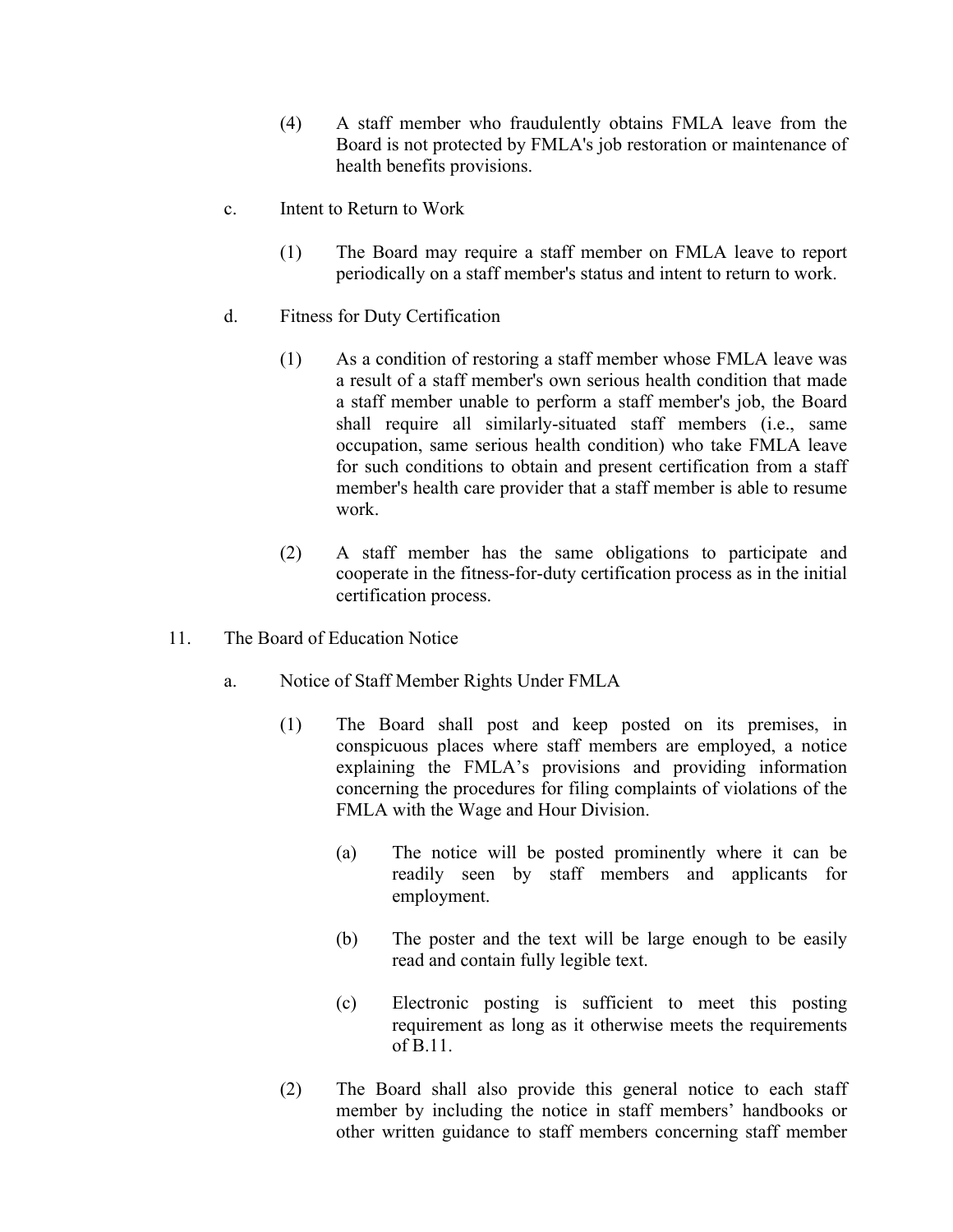benefits or FMLA leave rights, if such written materials exist, or by distributing a copy of the general notice to each new staff member upon hiring. In either case, distribution may be accomplished electronically.

- (3) Access to and/or distribution of this Policy shall serve as school district notice to staff members of their rights pursuant to 29 CFR §825 et seq.
- b. Eligibility Notice
	- (1) When a staff member's eligibility to take FMLA leave within five business days, absent extenuating circumstances.
- c. Designation Notice
	- (1) TheBoard is responsible in all circumstances for designating leave as FMLA-qualifying, and for giving notice of the designation to a staff member. TheBoard must notify a staff member whether the leave will be designated and will be counted as FMLA leave within five business days absent extenuating circumstances.
	- (2) If theBoard requires paid leave to be substituted for unpaid FMLA leave, or that paid leave taken under an existing leave plan be counted as FMLA leave, theBoard must inform a staff member of this designation at the time of designating the FMLA leave.
- 12. Local Board of Education Practices
	- a. Substitution of Paid Leave
		- (1) Whether a staff member is required to use sick time or any other accrued leave time concurrent with FMLA leave time will depend upon either the district's practice or a provision in the district's collective bargaining agreement, if applicable.
	- b. Maintenance of Staff Member Benefits
		- (1) The Board must maintain a staff member's coverage under any group health plan on the same conditions as coverage would have been provided if a staff member had been continuously employed during the entire FMLA leave period.
- C. Shared Provisions
	- 1. Interference with Family Leave Rights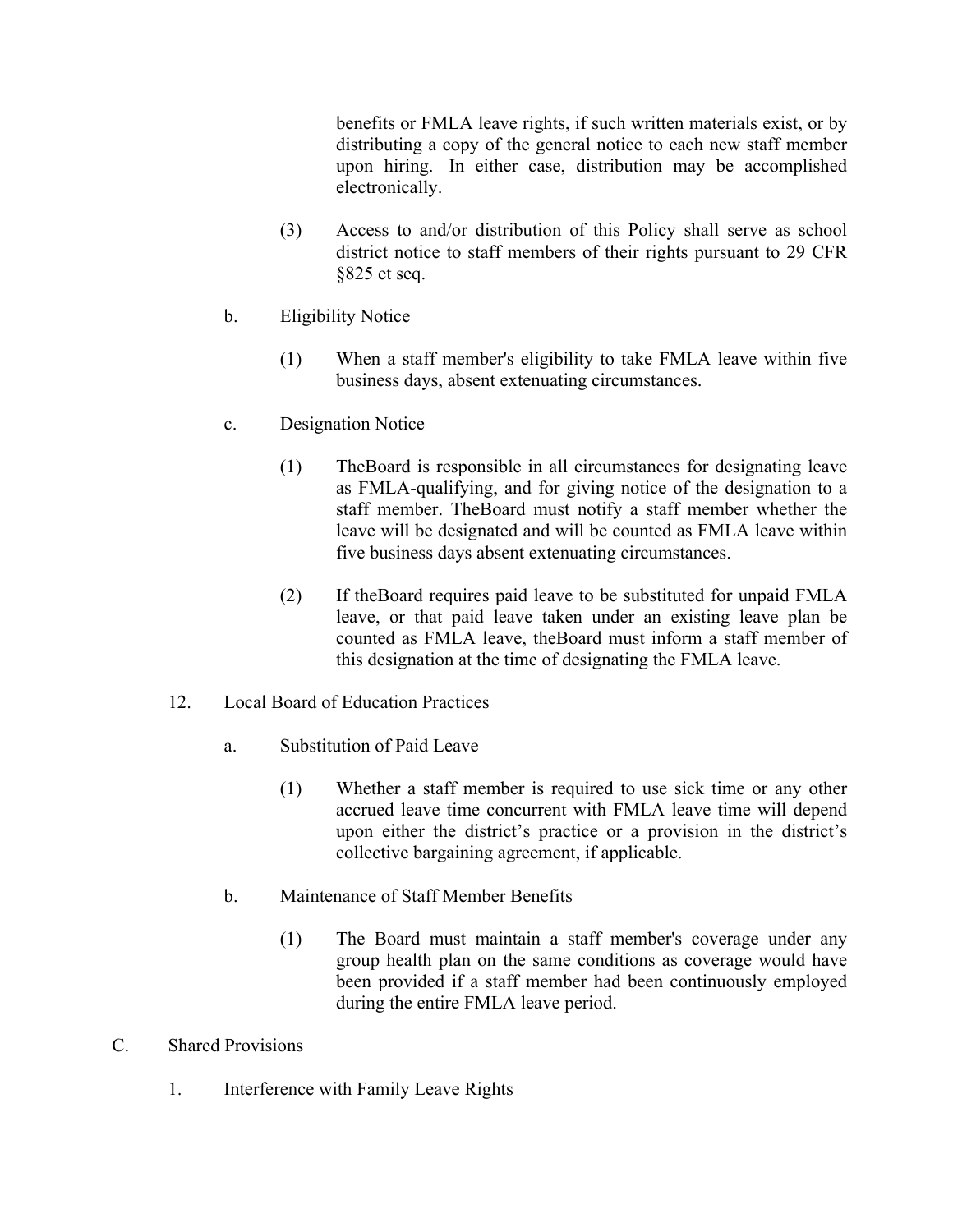The NJFLA and the FMLA prohibit interference with a staff member's rights under the law, and with legal proceedings or inquiries relating to a staff member's rights. Unless permitted by the law, no staff member shall be required to take family leave or to extend family leave beyond the time requested. A staff member shall not be discriminated against for having exercised his/her rights under the NJFLA and the FMLA nor discouraged from the use of family leave.

2. Non-Tenured Teaching Staff

Family leave granted to a nontenured staff member cannot extend a staff member's employment beyond the expiration of his/her employment contract.

3. Record Keeping

The Superintendent or designee shall ensure the keeping of accurate attendance records that distinguish family leave from other kinds of leave so a staff member's entitlement to NJFLA leave and FMLA leave can be properly determined.

- 4. Processing of Complaints
	- a. New Jersey Family Leave Act
		- (1) Any complaint alleging a violation of the NJFLA shall be processed in the same manner as a complaint filed under the terms of N.J.S.A. 10:5-1 et seq. and N.J.A.C. 13:4 through the New Jersey Department of Law and Public Safety, Division on Civil Rights.
	- b. Federal Family and Medical Leave Act (FMLA)
		- (1) If there is a dispute between the Board and a staff member as to whether leave qualifies as FMLA leave, it should be resolved through discussion between the staff member and the Superintendent or designee. Such discussions and the decision shall be documented by the Superintendent or designee.
		- (2) A staff member also may file, or have another person file on his/her behalf, a complaint with the United States Secretary of Labor. A complaint may be filed in person, by mail, or by telephone with the Wage and Hour Division, Employment Standards Administration, U.S. Department of Labor, at any local office of the Wage and Hour Division.
		- (3) This Policy 1643 shall be posted on the school district website, in a manner accessible to all staff members and a hard copy shall be provided to all staff members annually prior to the beginning of the school year and upon initial employment in the school district during the school year.